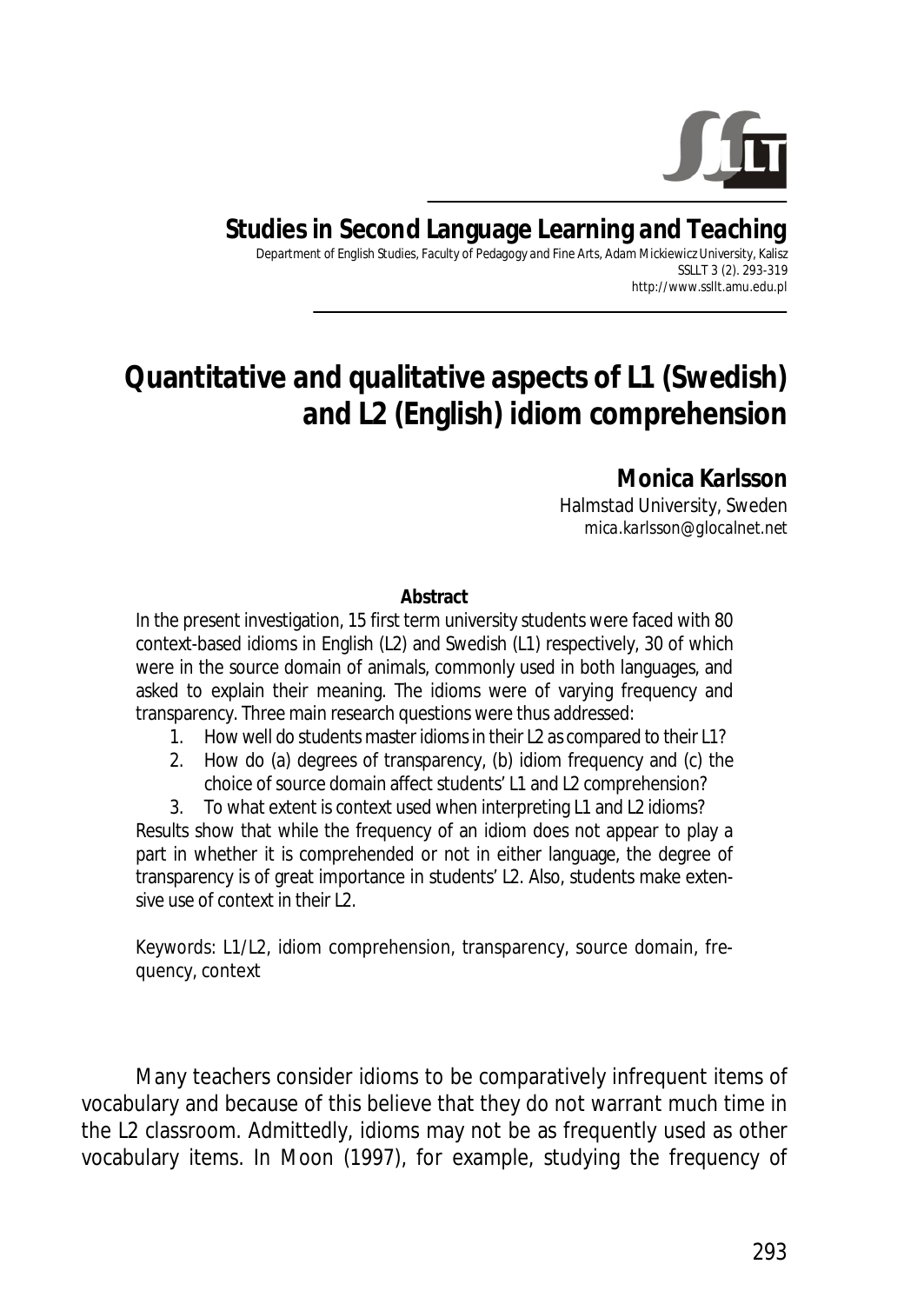6,700 fixed phrases in the Oxford Hector Pilot Corpus, a corpus of British English consisting of 18 million words, it is shown that the number of occurrences of idioms is indeed quite low. In fact, only slightly more than 11% of the idioms included in the study (1,657 items considered) occurred 1-5 times per one million words (8% 1-2 times;  $3\%$  2-5 times;  $\approx$  1% 5-50 times). These findings are also substantiated by Biber, Johansson, Leech, Conrad, and Finegan (1999) in their analysis of the Longman Spoken and Written English Corpus consisting of 40 million words. In their study, idioms occurred on average fewer than five times per one million words.

In order to get a more hands-on perspective on the matter, the present author decided to write down all the idiomatic expressions heard when watching TV for a few weeks. The lasting impression after these weeks was not that idiomatic expressions are highly infrequent vocabulary items, but rather that they are comparatively omnipresent elements. The main reason for these diametrically different perceptions of idiom frequency is that idiom use is highly register sensitive. Generally speaking, it seems that idioms are more common in informal discourse than in more formal settings, but it even varies according to the type of informal situation (Liu, 2008).

When choosing vocabulary for the teaching syllabus, the question we as teachers therefore need to ask is: How native-like do I want my students to become? As the results of the present study will show, native speakers of Swedish understand a great number of idioms in their first language. Thus, if students want to become equally advanced in their L2, idiomatic expressions form an area of the lexicon that cannot be neglected. The aim of the present study is therefore to explore the extent of advanced students' mastery of L2 idioms in contrast to their L1 knowledge, quantitatively as well as qualitatively.

## **Theoretical Background**

#### **Idioms Defined**

The type of idioms in focus in the present investigation, such as *wear one's heart on one's sleeve*, *pass the buck*, *have bats in the belfry* (see also Tables 4 and 5 for more examples), all adhere to the following definition, which suggests that these items of vocabulary are "multi-word items which are not the sum of their parts: they have holistic meanings which cannot be retrieved from the individual meanings of the component words" (Moon, 1997, p. 46). This definition considers idioms along three separate continuums, none of which are absolute but vary in accordance with each and every item. The three continuums deal with (a) compositionality, which has to do with the degree to which a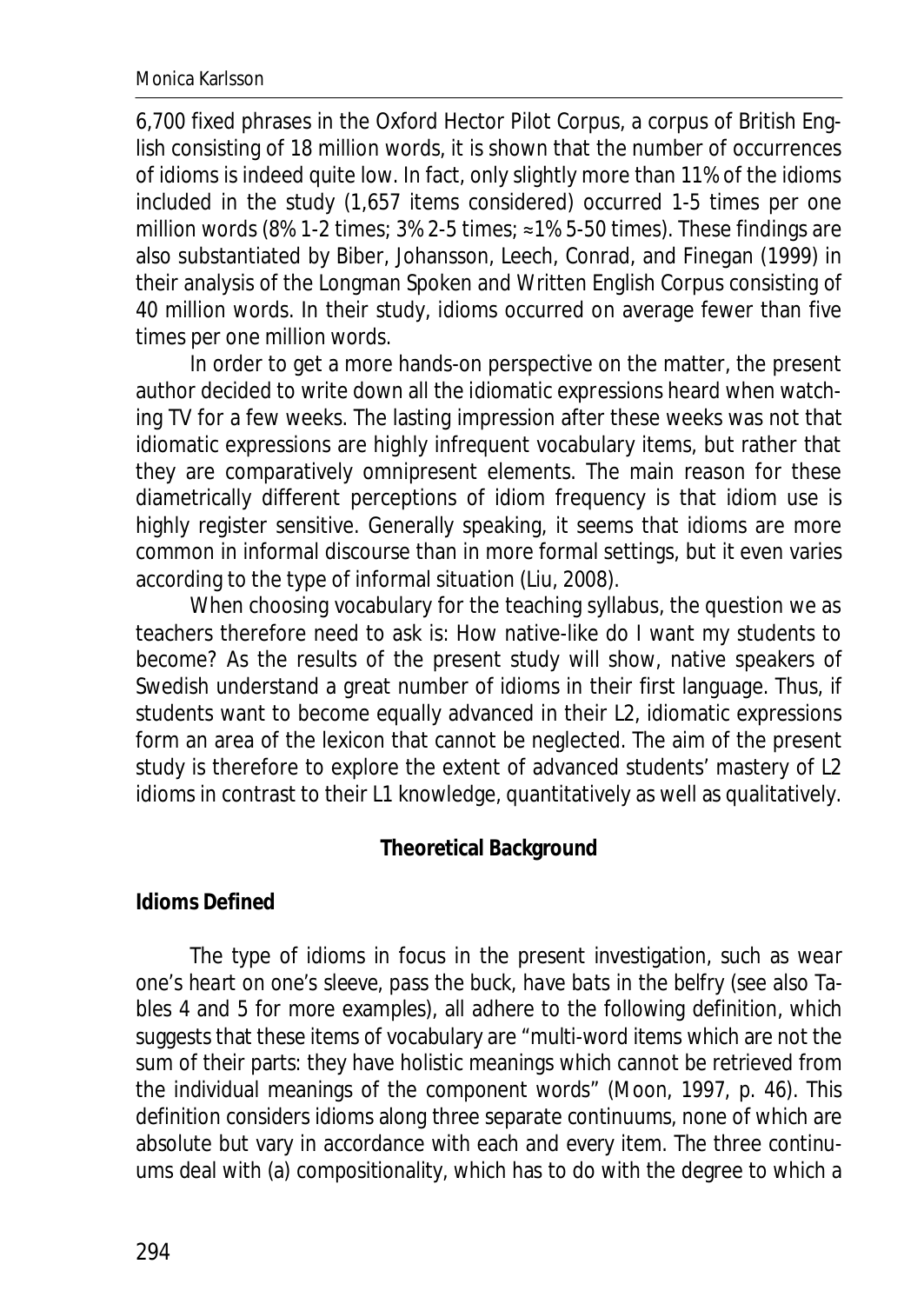literal reading of an idiom can help in interpreting its figurative meaning, (b) institutionalization (or lexicalization), which focuses on the degree to which an idiom is conventionalized in a language based on its frequency and (c) fixedness, which describes the degree to which an idiom is frozen in a specific form. Idioms, which are considered to be lexically fossilized items since they most typically cannot be interpreted on a word-by-word basis, are normally seen to be highly noncompositional items having a unitary semantic meaning. Furthermore, even though, as discussed above, idiomatic expressions are comparatively infrequent items in certain registers, there is usually great consensus in a language community about what phrases should be interpreted as whole units of meaning, thus idioms rate highly on the institutionalization continuum, too. Finally, idioms have long been regarded as relatively frozen units of meaning. This means that they are usually also rated highly on the fixedness continuum. More recent research on the fixedness of idioms has, however, shown that these kinds of expressions are perhaps not as frozen as previously suggested (Moon, 1997, 1998). In Liu (2008, p. 36), for instance, quite a few examples are given of different types of idiom variation such as *set*/*start the ball rolling*, *a skeleton in the closet*/*cupboard* or *a bad*/*rotten apple*.

## **The Processing and Comprehension of L1 and L2 Idioms**

Over the last few decades, there have been several approaches to the processing and comprehension of idiomatic expressions. The present subsection aims to describe the development of theoretical thinking behind some of the major approaches and to offer an overview of some of the most important strategies used by L2 learners when encountering unknown idioms. Two of the first processing hypotheses that were proposed, the literal first hypothesis (also referred to as the idiom list hypothesis) (Bobrow & Bell, 1973) and the figurative first hypothesis (also direct access hypothesis) (Gibbs, 1980), both believed that the meaning of an idiom was stored in a separate mental idiom list. Based on a number of experiments, Bobrow and Bell could show that the literal meaning appeared to always be accessed first and it was not until the literal interpretation had been rejected that learners started to think in a figurative way. This in turn meant, according to Bobrow and Bell, that literal meanings are always understood more quickly than idiomatic meanings. Gibbs, although still believing that idiomatic expressions were stored in a separate idiom list, could show in another set of experiments that literal meanings were not retrieved faster than figurative meanings. Gibbs thus claimed that native speakers rarely attempt literal readings of idiomatic expressions for the simple reason that they recognise an idiom when they see it and so they can bypass the literal route and ac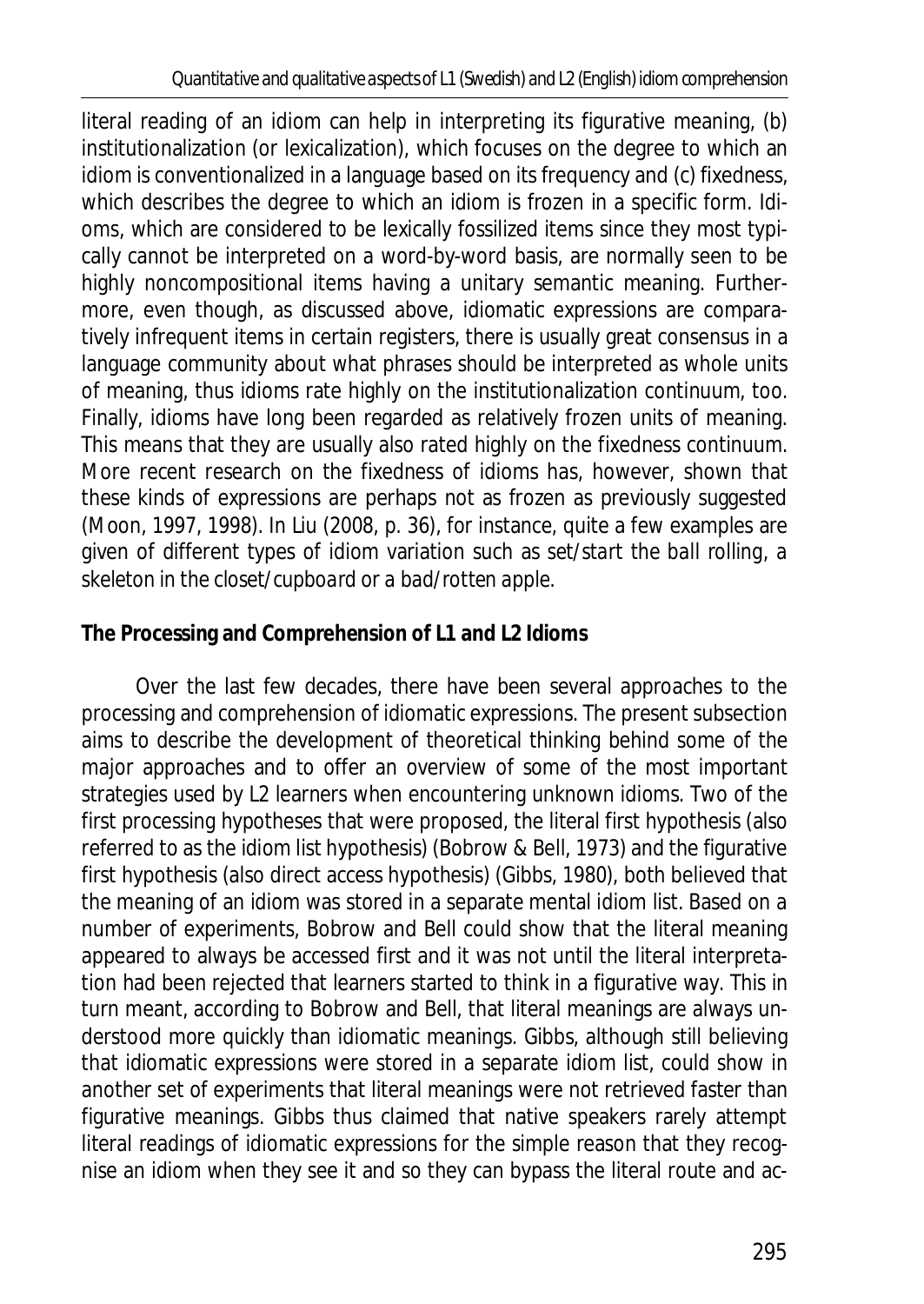cess its figurative meaning directly. Other studies at this time also showed that idiomatic expressions were processed faster than literal ones (e.g., Ortony, Schallert, Reynolds, & Antos, 1978).

In contrast to the literal first hypothesis and the figurative first hypothesis discussed above, the simultaneous processing hypothesis (also the lexical representation hypothesis) proposed by Swinney and Cutler in 1979 suggested that literal and figurative expressions are accessed simultaneously and it is not until the context disambiguates their meaning that the learner lets go of one of the interpretations. Based on yet another set of experiments, Swinney and Cutler (1979) claimed that in contrast to idiomatic expressions that are seen as units and therefore do not warrant further analysis, ordinary vocabulary items are, in addition to being analysed lexically, also analysed syntactically and semantically. Thus idiomatic expressions have an advantage in terms of processing speed since the whole phrase is treated as a single unit. Other studies, however, have shown that literal readings of idiomatic expressions appear to be activated and stay activated during the whole interpretation process. This is what is suggested by, for example, the idiom key hypothesis (also the point of idiom uniqueness hypothesis or the point of idiom recognition hypothesis), in which the strict separation between literal and figurative meanings of idioms as seen in the three models described above is absent (Cacciari & Tabossi, 1988; Flores d'Arcais, 1993; Tabossi & Zardon, 1993, 1995). In accordance with this hypothesis, the processing of an idiomatic string of words begins literally until the string, at one specific point, that is, the key point, becomes recognized as an idiomatic expression. The concept is an important one since there are fundamental differences between the key point of an idiom and the corresponding points of recognition of individual words (Tabossi & Zardon, 1993) and whole sentences.

In contrast to the four processing theories discussed so far, that is, the literal first hypothesis, the figurative first hypothesis, the simultaneous processing hypothesis and the idiom key hypothesis, a more recent theory referred to as the idiom decomposition hypothesis (also the compositional analysis hypothesis), claims that the processing and comprehension of idiomatic expressions do not only involve normal language processing, but that this processing occurs together with a pragmatic interpretation of the use of the idiom in its discourse context. This model was first proposed by Gibbs, Nayak and Cutting (1989) based on an experiment in which subjects were faced with idiomatic strings of words that were either semantically decomposable or totally nondecomposable. The results of the Gibbs et al. study were quite straightforward, showing that the subjects needed significantly less time to process decomposable idiomatic expressions than idiomatic expressions that could not be decomposed. This clearly suggests that learners first try to make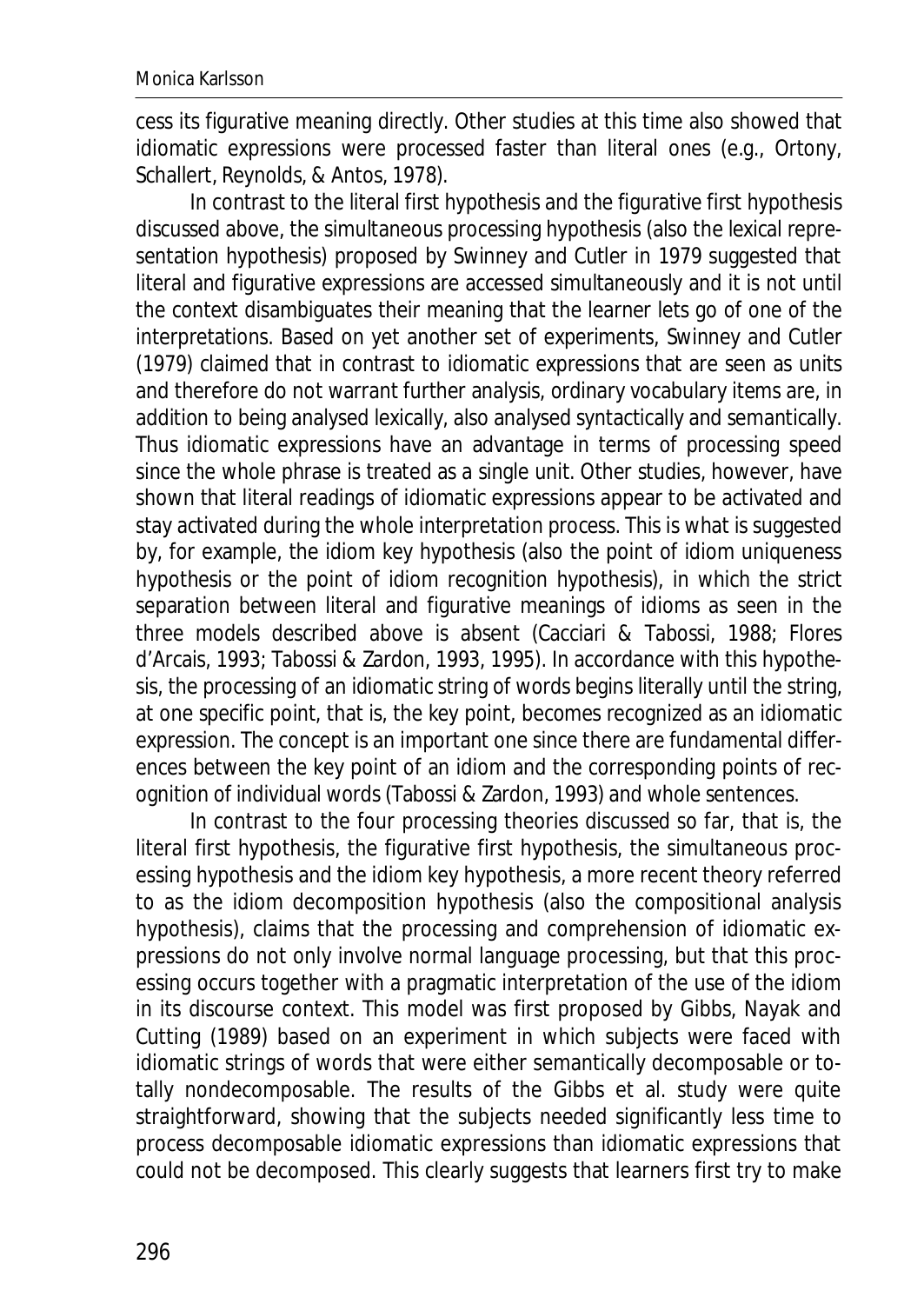sense of the individual parts and not until they fail doing so, do they consider the expression an unanalysable unit.

The models described so far are all limited to the mental lexicon of native speakers. One theory that does not only deal with the processing and comprehension of L1 idioms, but also with idioms in an L2 is the model of dual idiom representation. Thus this theory is highly relevant to the present investigation. It has its basis in the work of Titone and Connine (1994) and was developed further by Abel (2003). The model of dual idiom representation is based on four assumptions, the first two dealing with lexical representation only. Firstly, the model suggests that it is the degree of decomposability of an idiom that decides how the idiom is represented in a learner's mental lexicon. Whereas an idiom which is nondecomposable requires a special idiom entry, an idiom which can be decomposed is represented via the entries of the constituents of which the idiom is made up. The evidence on which this assumption is based comes from research on compound words. Just like idiomatic expressions, compound words can be divided into those that are decomposable and those that are not. Studies focusing on two-part compounds (e.g., Sandra, 1990) show that for semantically transparent ones both constituents are accessed, while for semantically opaque compounds only the first constituent is accessed, indicating that the latter but not the former type must have a separate lexical representation. The same result was seen in a study by Zwitserlood (1994).

Secondly, the model also suggests that it is the frequency of an idiom that decides whether an idiom entry is developed or not so that the more frequent an idiom is, the more likely it is that an idiom entry will be formed. In addition, the model holds that this does not only occur with nondecomposable idioms but also with decomposable ones. Evidence of the existence of the frequency effect (and transparency) comes from research on morphology. Caramazza, Laudanna, and Romani (1988), for example, detected a major difference between frequent derivatives and inflected words on the one hand and those that were highly infrequent on the other hand. Whereas the frequent forms were approached as unseparated wholes, less frequent items were decomposed into stem and affix. In another study by Frauenfelder and Schreuder (1992), it was noticed that morphologically complex words were represented both via their constituent parts and their full entries, the frequency and transparency of the word in question determining which was made use of first. If an item was comparatively infrequent, the stem and affix entries were quite consistently shown to be accessed first. If, on the other hand, an item was comparatively frequent, the full entry was accessed first, bypassing the stem and affix entries.

The third assumption the model of dual idiom representation is based on is that if there are no lexical entries at the lexical level, which is very often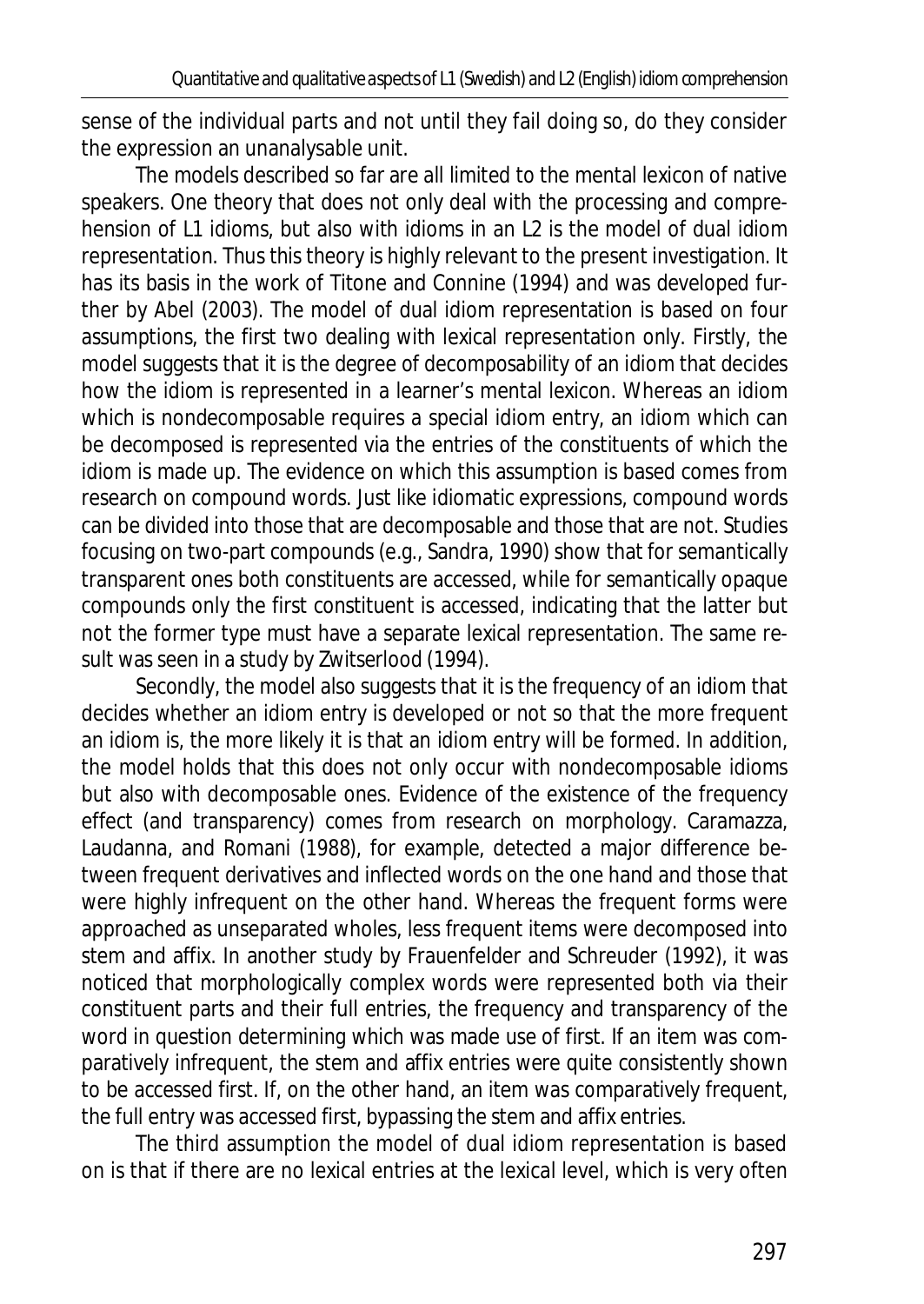#### Monica Karlsson

the case for nonnative speakers in their early stages of L2 learning, the processing and comprehension of idioms instead occur at a conceptual level. This is also suggested in, for example, Kecskes (2000). These conceptual representations are nonlinguistic in character and instead involve pragmatic knowledge, that is, they occur at a more general cognitive level. This means that, if no lexical information is available at the time of processing, learners will resort to conceptual metaphors, such as ANGER IS FIRE, which would help learners understand idioms like *smoke was coming out of his ears*, *she was spitting fire*  and *he was fuming* (Lakoff & Johnson, 1980).

The fourth assumption deals with differences between L1/L2 processing and comprehension and it posits that because L2 learners have not been exposed to L2 idioms to the same extent as native speakers, there are not as many idiom entries in their mental lexicon. Second language learners therefore have to rely on literal readings of decomposable as well as nondecomposable idioms to a higher degree than native speakers do (see also Kecskes, 2000), that is, put differently, nonnative speakers have to rely to a greater extent than L1 speakers on constituent entries and, if there are none of these, conceptual representations of idioms have to be relied on. A connection can here be made to the work of Matlock and Heredia (2002), who claim that it is the proficiency-level of learners that decides to what extent they have to rely on literal readings of idiomatic expressions. Second language learner reliance on literal interpretations of idiom constituents is also explored in Cieslicka (2006a) in her literal-salience resonant model of L2 idiom comprehension.

This fourth assumption of the model of dual idiom representation is based on two studies, one dealing with native speakers and the other one dealing with L2 learners. In Titone and Connine's (1994) study mentioned above, native speakers of English were asked to judge whether a number of idioms were decomposable or not. The same subjects were also asked to rate the familiarity of the idioms on a 7-point scale on which 1 was the lowest value. It was found that the native speakers judged 41.9% of the idioms to be decomposable in character and 58.1% to be nondecomposable. It was also found that the mean value for the familiarity of the decomposable idioms was 5.92, while the corresponding mean value for the nondecomposable idioms was 5.76, that is, decomposable idiomatic expressions were rated as being more familiar than nondecomposable ones. Abel's study (2003), also mentioned above, includes two experiments performed in almost exactly the same way, only her subjects were L2 students whose first language was German. In Abel's first experiment, the subjects judged 56.6% of the idioms to be decomposable and 43.5% to be nondecomposable. In her second experiment, the percentages were 55.2% versus 44.8%; thus, the results of the second experi-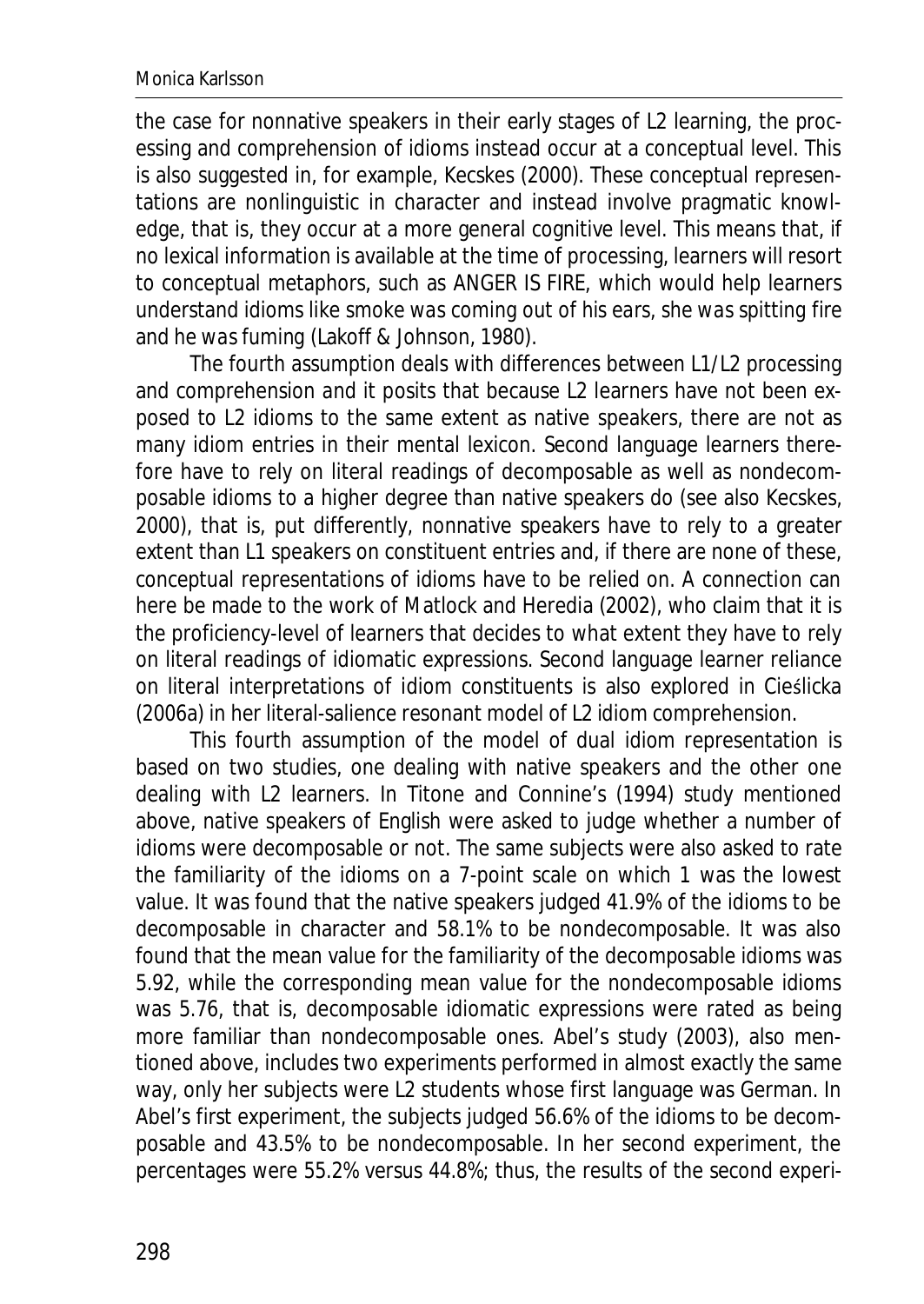ment tally well with the results of the first one. As for familiarity in Abel's study, the mean value for the decomposable idioms was 4.90 and for the nondecomposable idioms 2.99, that is, just as the native speakers, the nonnative speakers rated decomposable idioms as more familiar than nondecomposable idioms. When a comparison is made between Titone and Connine's study (native speakers) and Abel's study (nonnative speakers), it can be seen that the native speakers judged fewer idioms to be decomposable than did the nonnative speakers, that is, it seems that many more idioms had received idiom entries in the mental lexicon of the native speakers than in the mental lexicon of the German students studying English as an L2. This indicates that nonnative speakers have a greater tendency to try to decompose idioms than do native speakers, who simply activate their many idiom entries. In Abel's study, contextual and conceptual factors were noticed to play especially important roles when L2 decomposition occurred. Lastly, when the mean values for familiarity are compared, it can be seen that for native speakers as well as nonnative speakers the more familiar an idiom is, the more likely it is that it is decomposed, that is, familiarity appears to go hand in hand with decomposability whether one is a native speaker or not.

In Liu (2008), an attempt is made to sum up the differences between L1 and L2 idiom processing and comprehension. He writes that

L2 idiom comprehension appears to be a slower and much more complex process than that for L1. It involves the use of more strategies in terms of both type and quantity. The process does not seem to conform to any of the major L1 idiom comprehension models. Instead, it takes the form of a *heuristic* approach, a process in which L2 learners approach an unknown idiom as a problem and try to solve it on a trial and error basis by using a variety of strategies. (p. 74)

Several strategies are discussed in great detail in Liu. The most frequent one used by L2 learners when accessing an idiom appears to be making use of the context in which the idiom is placed. This does not only seem to be the most frequently used strategy, but also the most effective one. In Cooper (1999), for example, making use of contextual information made up 28% of all the strategies considered, accounting for 57% of all the correctly guessed idioms, which was followed by discussing and analysing (24%) and using literal meaning (19%).

A second strategy employed by L2 learners when processing an idiom is to make use of their native language. This is naturally especially beneficial if the learner's L1 has a counterpart that is highly similar to the L2 idiom. Several studies report such results. In Irujo (1986), for example, it was found that the performance (comprehension, recall and production) of Venezuelan learners of English was considerably better with L2 idioms that had direct counterparts in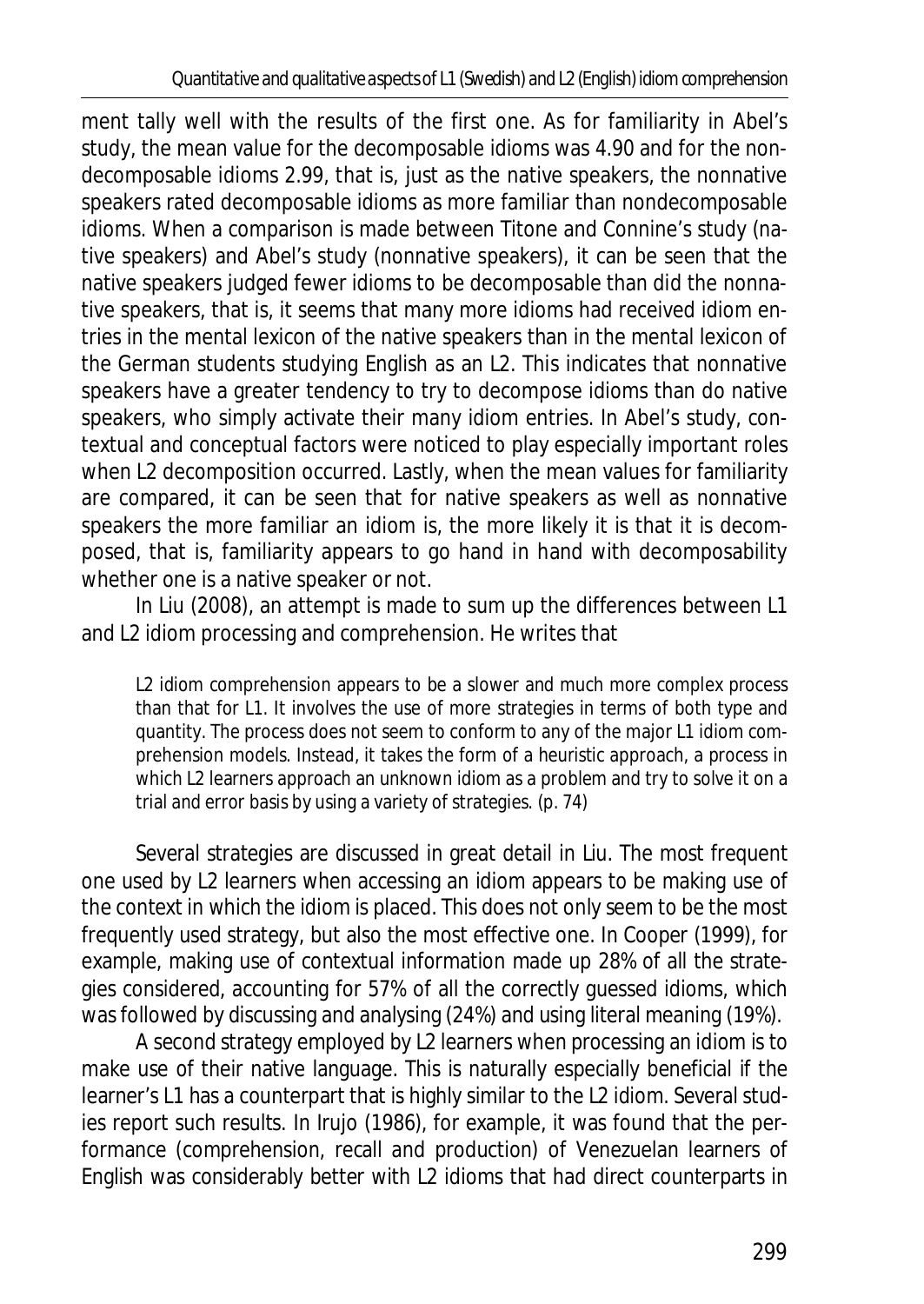their L1 than those that did not (see also Cieślicka, 2006b and Piasecka, 2006 for similar results with Polish learners of English). The same was also seen in Abdullah and Jackson (1998), investigating Syrian college students' comprehension and translation of English idioms. In addition, they could also show that the students achieved very low scores with the so-called false cognate idioms, that is, idioms that are identical in form but differ as to their meaning. Finally, Abdullah and Jackson also noticed that whereas the students were comparatively good at translating cognate L2 idioms into their native language, they were hesitant about translating these same idioms, when offered in their L1, into English. This led the researchers to draw the conclusion that learners appear to believe that idioms are culture-specific and therefore often avoid translating identical idioms into the L2, even in those cases where it is fully possible. This means that making use of one's first language when processing idioms does not only achieve positive results, but may also induce interference. Moreover, making use of L1 knowledge does not only mean making use of linguistic knowledge, but could also mean making use of more general L1 cultural knowledge. Research has shown that if a learner's native language tends to make use of idioms in a certain area of life, say food or animals, and the same area is prolific in the language the student is trying to learn, this helps in the comprehension and production of such idioms (Boers, Demecheleer, & Eyckmans, 2004). This is especially interesting in the present study since quite a few idioms in use in Swedish today have been borrowed from the English language. Examples of such English idioms are *the ball is in your court*, *back to square one*, *put somebody*/*something on the map*, *be caught with the trousers*/*pants down* and *get*/*have cold feet* (Moberg, 1996, p. 216). This borrowing, according to Moberg (1996, p. 216), has been made possible primarily due to the shared outlook on life in general. The reverse is of course also true, that is, idioms that are culturespecific, such as *carry coals to Newcastle* and *kiss the Blarney stone*, are generally difficult for L2 learners to understand and remember.

Still another strategy often employed by L2 learners is to make use of even more general knowledge, that is, pragmatic knowledge or knowledge of the world (compare with the third assumption of the model of dual idiom representation discussed above). In the Abdullah and Jackson (1998) study already mentioned above, for instance, it was shown that their subjects could draw conclusions about the meaning of the idiom *to give someone the cold shoulder* as they interpreted *cold* to mean *unwelcome* since *cold* is the opposite of *warm* (*a warm welcome*). Similarly, the same informants used their knowledge of the world when they interpreted the idiom *to skate on thin ice* to mean that the person doing this was doing something very risky. Research in this area has also shown that world knowledge is a more useful tool when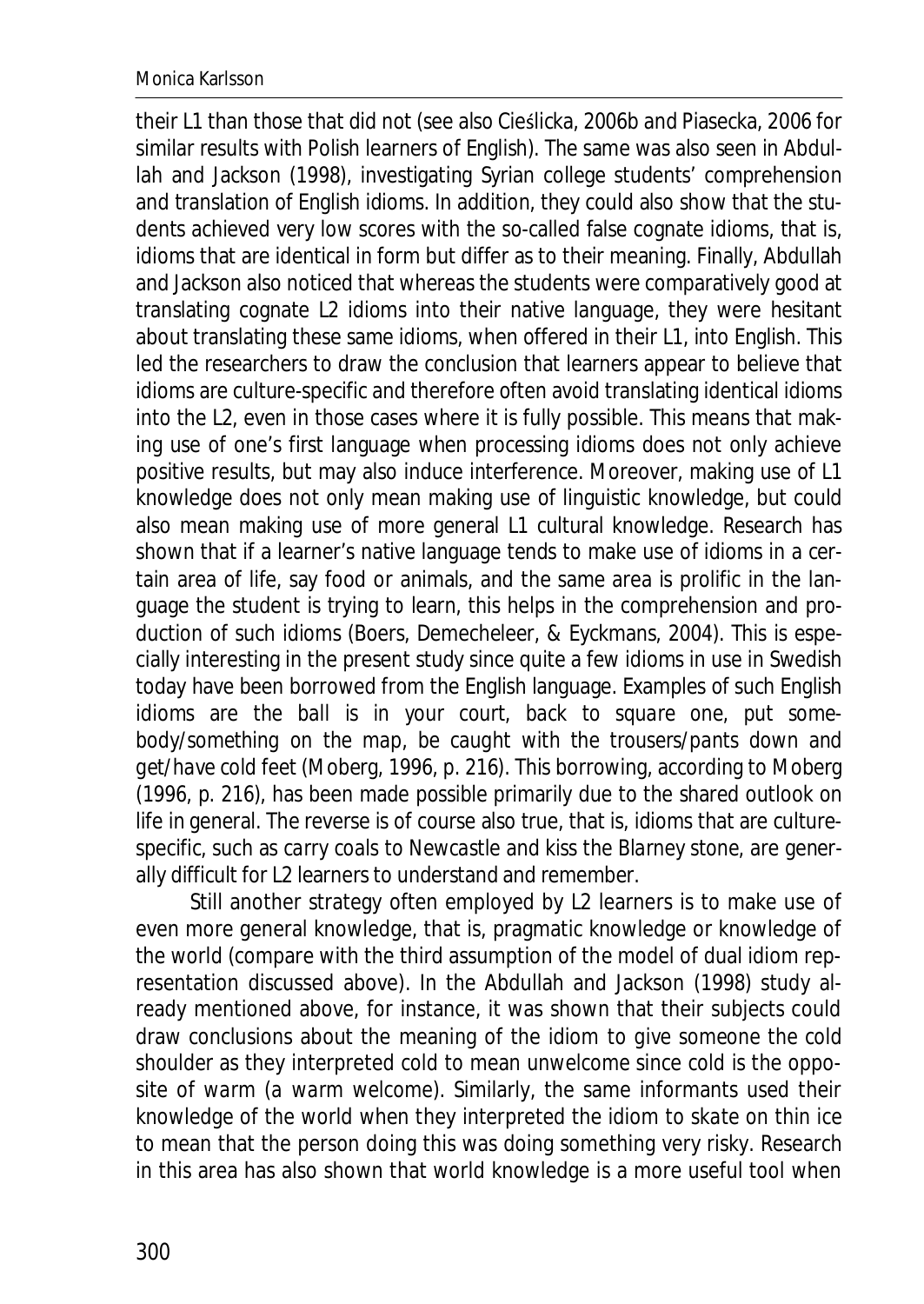interpreting decomposable idioms than when dealing with idioms that cannot be analysed on a word-by-word basis (Abdullah & Jackson, 1998). As can be seen from the discussion above, L2 learners have a well of different strategies at their disposal when encountering unknown L2 idiomatic expressions. Yet, when encountering *known* L2 idioms

this *heuristic* approach does not seem to apply . . ., for when a person, be it a native speaker or L2 speaker, encounters a known idiom, a normal linguistic analysis may not be activated or may soon lead to a direct memory retrieval. Thus, a complete L2 idiom comprehension model needs to be a dual-process one, with the *heuristic* approach in charge of unknown idioms and direct memory retrieval being used for known idioms in most cases (Liu 2008, p. 74)

making L2 idiom processing and comprehension, as realised by the model of dual idiom representation, a much more complex phenomenon than the processing and interpretation of idioms in a native language.

# **The Present Study**

In the present investigation, 15 first term university students were faced with 80 context-based idioms in English (L2) and the same number in Swedish (L1) (30 of which focused on the source domain of animals, which is commonly used in both languages) and asked to explain their meaning. There were 12 female and 3 male students, 10 of whom were in their late teens or early 20s, 4 in their late 20s and one 49-year-old. The idioms were of varying frequency and transparency. Three main research questions were thus addressed.

- 1. How well do students master idioms of approximately the same total frequency in their L2 as compared to their L1?
- 2. How do (a) degrees of transparency (full transparency, semitransparency, opaqueness), (b) idiom frequency and (c) the choice of source domain affect students' L1 and L2 comprehension?
- 3. To what extent is context used when interpreting L1 and L2 idioms?

One native speaker of English, a 33-year-old male studying within the Swedish educational system to become an upper secondary school teacher of English, was used as a point of reference for the L2 test.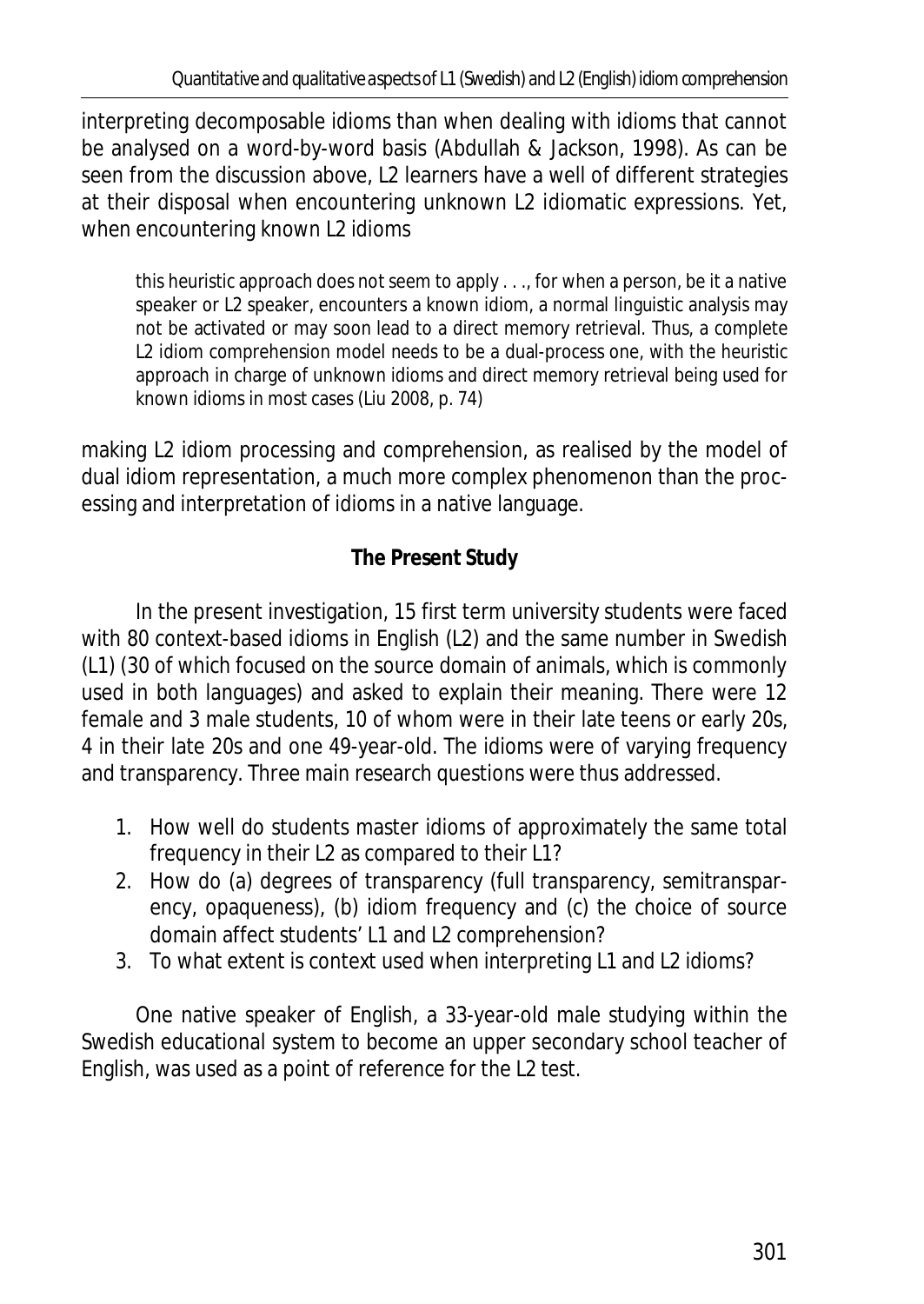#### **The Tests**

The English and Swedish tests were both divided into two parts, Part A testing the students' knowledge of general idiomatic expressions (50 items) and Part B focusing on idioms which include animals as part of their metaphor (30 test items). The source domain of animals was chosen since idioms in this area appear to be incredibly prolific in both English (British and American) and Swedish.

Furthermore, so as to achieve a situation which would correspond to what students experience in real life, all of the English idioms were randomly chosen from a list put together by the present author based on idioms heard while watching TV, reading fiction and listening to audio books. The Swedish idioms were picked randomly from various books which all include extensive lists of Swedish idiomatic expressions and their usage. Also, all the test items were offered to the subjects in context, in which the idioms themselves were written in bold and the students were asked to translate the English idioms into Swedish, either by giving a direct Swedish counterpart or by explaining its meaning in their own words, the latter of which was the case for the corresponding Swedish test, which was constructed in exactly the same way as the English one. Each correct answer received one point. Example 1 is from Part A and Example 2 is from Part B.

Example 1

*to pass the buck You are responsible for the child at* 

*= \_\_\_\_\_\_\_\_\_\_\_\_\_\_\_\_\_\_\_\_\_\_\_\_\_\_\_\_\_\_* 

Example 2

*there are no flies on her I know there are no flies on her but I wonder how she found that out.* 

*school and not the parents so don't be* 

*tempted to pass the buck.* 

*= \_\_\_\_\_\_\_\_\_\_\_\_\_\_\_\_\_\_\_\_\_\_\_\_\_\_\_\_\_\_* 

On both tests the students were also requested to give information about the degree to which they thought they knew the idioms according to the following continuum:

- $\Box$  I don't know this idiom.
- $\Box$  I'm quessing the meaning of the idiom from the context of the sentence.
- $\Box$  I recognize this idiom, but I don't know what it means.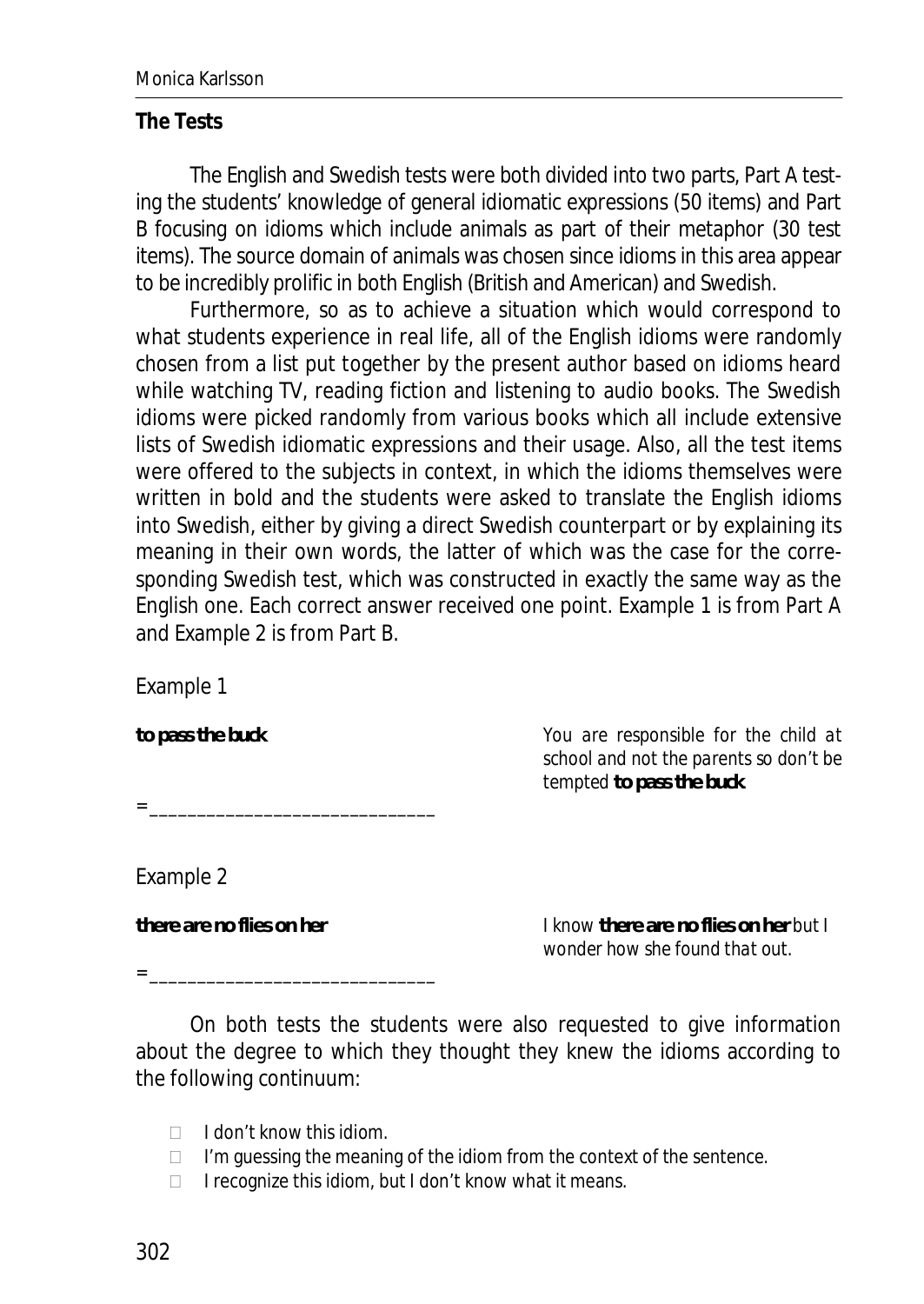- $\Box$  I recognize this idiom and I'm guessing its meaning from the context of the sentence.
- $\Box$  I recognize this idiom and I think I know what it means.
- $\Box$  I am sure I know what the idiom means.

Furthermore, all the idioms were presented in order of frequency in their respective parts, starting with the most frequent item in each case. The frequencies for the English items were based on the British National Corpus (BNC) and *Collins Cobuild Idioms Dictionary* (2002); the Swedish items on Språkbanken (2013). The total frequency of the test items was also considered. Here the Swedish idioms were seen to be slightly more frequent than those included in the English test. Thus, in this respect, the Swedish test may be regarded as somewhat easier than the English test.

Before analysing the students' results, the idioms were also divided into three categories: transparent items, semitransparent items and opaque items. In addition to taking the students' knowledge of the world into account, the degree of transparency of the English items was considered from a Swedish L2 learner perspective and based on two main criteria. Firstly, the idioms for which exact literal and semantic translations could be given, that is, items for which cultural sameness was detected, were generally categorized as transparent items. Just a few idioms were of this type. However, more items could be seen for which *either* an exact literal translation *or* an exact semantic translation could be given. These were categorized as transparent or semitransparent items. This criterion was for obvious reasons not considered when the degree of transparency of the Swedish test items was analysed. Secondly, the idioms for which literal readings helped to understand their figurative meaning to various degrees were generally classified as either transparent or semitransparent items. This criterion was of course also considered for the categorization of the Swedish test items. However, here another factor comes into play for the English idioms: Certain key words may make the meaning of an expression more diffuse or totally opaque for an L2 learner than for a native speaker, that is, due to certain key words being either highly infrequent or obsolete or both, the idioms containing these types of items become more difficult to comprehend for an L2 learner than for an L1 learner. Items containing such key words were thus categorized as either semitransparent or opaque. Although considered, this key word effect, for obvious reasons, did not have an equally great impact when categorizing the Swedish test items.

For example then, *wear one's heart on one's sleeve* and *all his geese are swans* were both categorized as fully transparent items since, in addition to not containing any infrequent and/or obsolete key words, and the Swedish counterparts for *geese* and *swan* being quite similar-looking/sounding (*gäss*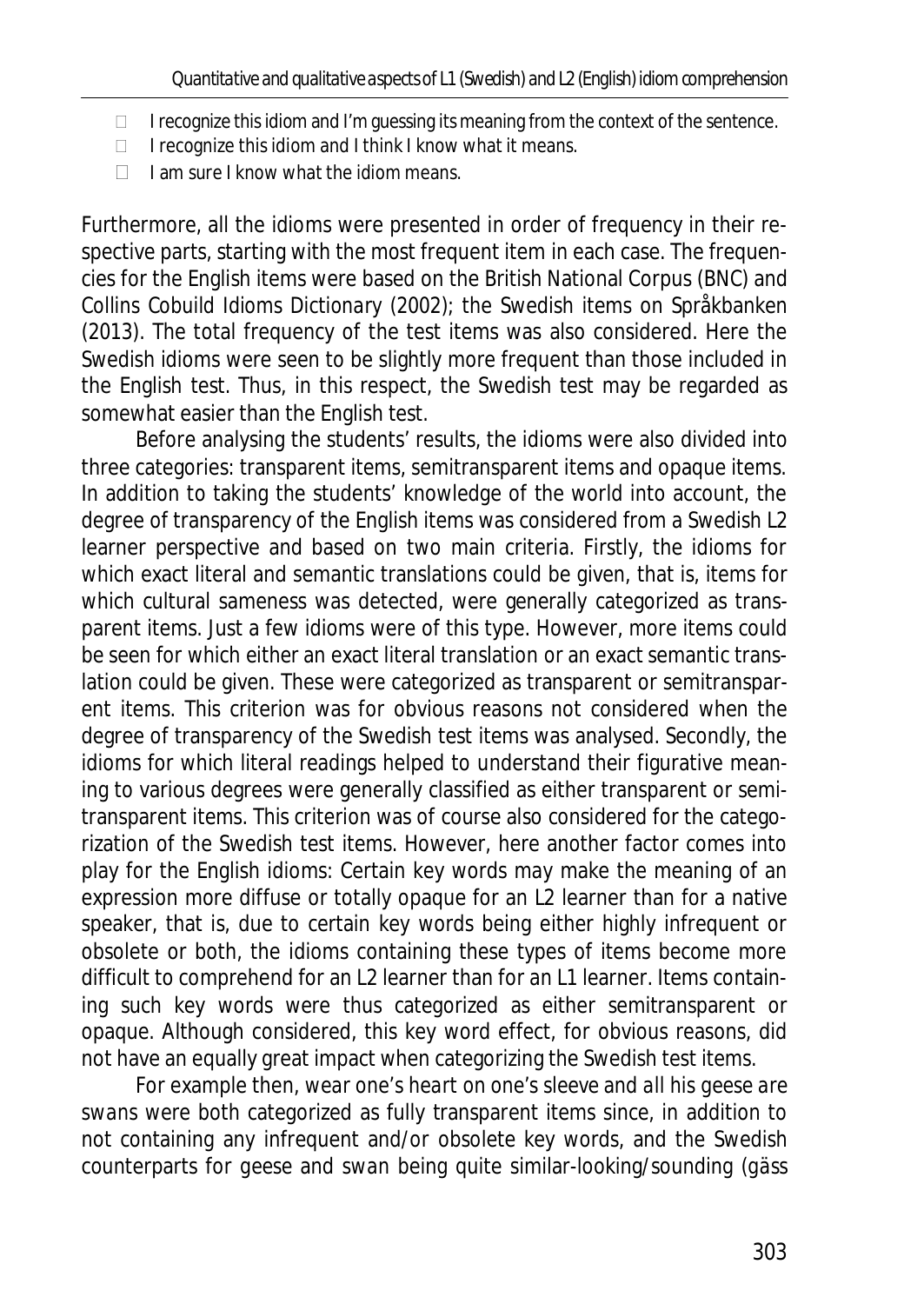and *svan*), literal readings of these idioms offer great help in explaining their figurative meaning. *He mints gold* (*money*) and *a fly in the ointment* were both categorized as semitransparent items. In both there are key words, namely *mints* and *ointment*, which are either infrequent and/or obsolete, thus preventing the expressions from becoming fully transparent. *Tongue in cheek* and *a red herring* are both examples of test items that were judged to be opaque to the L2 learners since neither exact translations are possible nor do literal readings help the students to any great extent. Tables 1 and 2 show the distribution of transparent, semitransparent and opaque items in the two tests used in the present study.

**Table 1** The number of transparent, semitransparent and opaque idioms in the English test

|                                | Transparent | Semitransparent | Opaque |
|--------------------------------|-------------|-----------------|--------|
| General idioms (50 items)      |             |                 |        |
| Idioms with animals (30 items) |             |                 |        |
| Total                          | 10          |                 | 44     |

**Table 2** The number of transparent, semitransparent and opaque idioms in the Swedish test

|                                | Transparent | Semitransparent | Opaque |
|--------------------------------|-------------|-----------------|--------|
| General idioms (50 items)      |             |                 | 18     |
| Idioms with animals (30 items) |             |                 | 14     |
| Total                          | 11          |                 |        |

Finally, the context offered in connection with the items tested was not considered when the idioms were categorized, since context is not part of the idiom itself. This does not mean, however, that context will not be considered at all. As will be shown, context played indeed a significant role in the comprehension of the L2 idioms tested and its impact will be discussed in the result section.

## **Results and Discussion**

Table 3 offers the students' results for both tests for the two test parts separately and the tests as a whole. It also includes the native speaker's results. As can be seen, the native speaker surpassed the Swedish students on both parts of the English test and thus on the test as a whole (native speaker 67.0; Swedish learners 37.5). This agrees well with the model of dual idiom representation, which claims that fewer idiom entries will have had time to develop for the L2 learners due to less exposure to the L2. Furthermore, unsurprisingly, the Swedish students performed significantly better on the Swed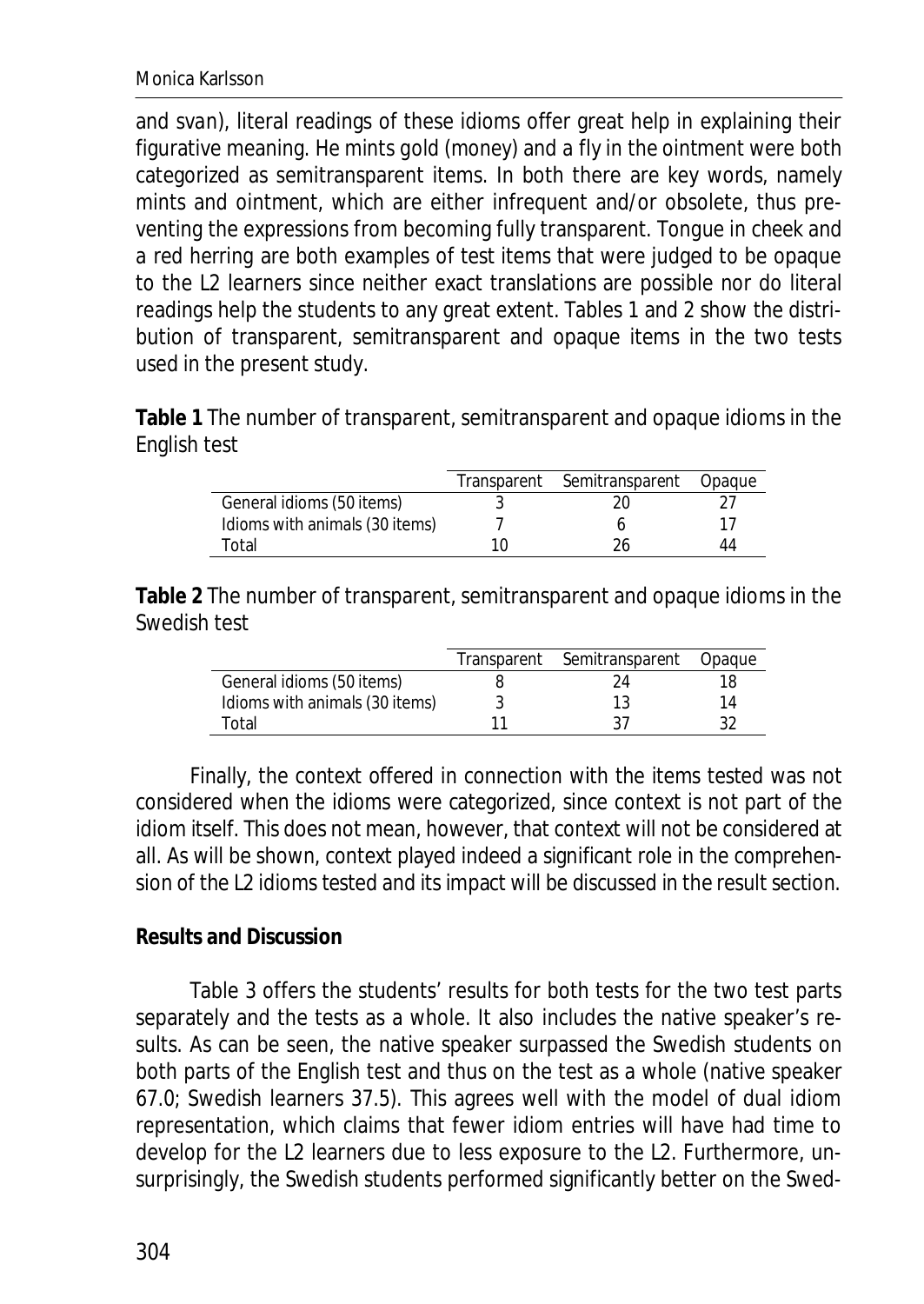ish test as a whole (69.7) than on the English test (37.5), again agreeing with the model of dual idiom representation. Also, if the separate test parts are considered, the Swedish students did better on both parts on the Swedish test (Part A, 43.2; Part B, 26.4) than on the corresponding parts on the English test, 22.2 and 15.4 respectively. This is also substantiated by the difference between the *SD*s for the two tests/test parts. In Trulsson (2007), a study focusing on Swedish learners' mastery of idioms of varying transparency in their mother tongue, results show that the informants tested chose the right definition (out of four) in 70% of the cases, and that when age was considered, older speakers, mostly between 50 and 65 years of age, achieved 87% correct answers and younger speakers, between the ages of 13 and 16, only 54% correct answers. Considering the ages of the learners in the present study, Trulsson's results seem to tally well with the results seen here.

|                                                                                                                   |      |    | Part A, general idioms |      |    | Part B, idioms with animals                                |            |    | Parts A and B                                                      |  |
|-------------------------------------------------------------------------------------------------------------------|------|----|------------------------|------|----|------------------------------------------------------------|------------|----|--------------------------------------------------------------------|--|
| Test takers                                                                                                       |      |    | (50 items)             |      |    | (30 items)                                                 | (80 items) |    |                                                                    |  |
|                                                                                                                   | Μ    | SD | Standardized           | М    | SD | Standardized                                               | М          | SD | Standardized                                                       |  |
|                                                                                                                   |      |    | scores                 |      |    | scores                                                     |            |    | scores                                                             |  |
| Native speaker<br>of English                                                                                      | 44.0 |    |                        | 23.0 |    |                                                            | 67.0       |    |                                                                    |  |
| Swedish students, 22.2 7,6644 Highest: 1.2786 15.4 6.2541<br>English test                                         |      |    |                        |      |    |                                                            |            |    | Highest: 1.5350<br>Lowest: -1.8228 37.5 13.6375<br>Lowest: -2.0874 |  |
|                                                                                                                   |      |    |                        |      |    |                                                            |            |    |                                                                    |  |
| Swedish students, 43.2 5.0455 Highest: 0.9513 26.4 3.0190<br>Swedish test 13.2 5.0455 Lowest: -2.0216 26.4 3.0190 |      |    |                        |      |    | Highest: 1.1924 69.7 7.7956<br>Lowest: -2.4511 69.7 7.7956 |            |    | Highest: 1.0599                                                    |  |
|                                                                                                                   |      |    |                        |      |    |                                                            |            |    | Lowest: -2.2748                                                    |  |

**Table 3** The students' results on the idiom tests

The Swedish students also appear to have done slightly better on the idioms containing animals, 15.4 out of 30 possible (51.3%), than on the idioms containing a mix of different source domains, 22.2 out of 50 possible (44.4%), even though the percentage of opaque idioms is slightly higher in the former category, 17 out of 30 (56.7%), than in the latter, 27 out of 50 (54%). The difference between the standardized scores points in this direction too. This may be due to the fact that animals form a domain which the Swedish learners are used to dealing with since, as pointed out before, it is not only a prolific domain in the English language but in Swedish, too. This result may, however, be also simply due to the fact that there is a difference between the number of items tested in these two test parts.

It is also worth noticing that the score achieved by the native speaker on the English test on the one hand and the Swedish speakers' result on the Swedish test on the other hand are remarkably similar on the two test parts separately and thus on the test as a whole. It may be that comprehension of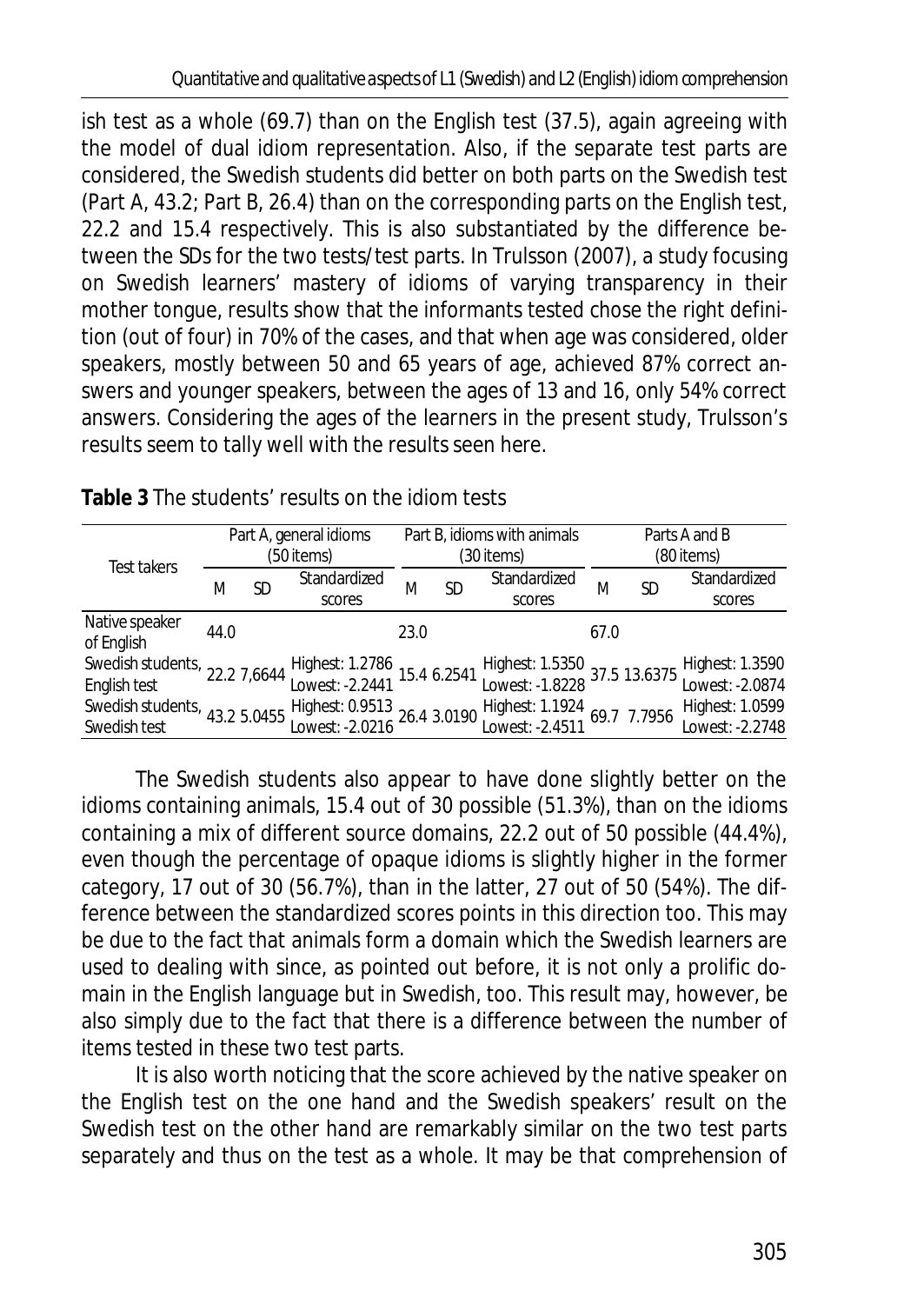idioms in English and that of idioms in Swedish develop in a very similar fashion due to the cognate nature of the two languages.

Tables 4 and 5 present the students' results on Parts A (general idioms) and B (idioms with animals) for each idiomatic expression on the English and Swedish tests respectively, that is, Parts A and B have been merged into one table for each language. In both tables the idioms are presented according to the number of correct answers, with the highest-scoring item placed first. When two or more items received the exact same score, the item for which the students showed the greatest accuracy in their evaluation of their knowledge is placed first. In Table 4, representing the English test items, the numbers of the idioms indicating how frequent an item is in relation to the others according to the BNC (the first column) are coded so that idioms deemed to be frequent by *Collins Cobuild Idioms Dictionary* (2002) are in bold, idioms included in the dictionary but not judged to be frequent are in italics, and those not included in the dictionary at all, deemed to be infrequent items by the present author, remain in standard text. The idioms themselves (the second column) are also coded. Those that were judged to be of a transparent nature according to the criteria discussed earlier are in bold, those that were categorised as semitransparent are in italics and those that were considered to be opaque in character remain in standard text.

The students' evaluation of their knowledge of the idioms is also included in the two tables. For example, Idiom B30 (*they are birds of a feather*), the B indicating that it belongs to Part B (idioms with animals) and the number 30 indicating that it was found to be the least frequent of the idioms with animals (there was a total of 30 such idioms), is the idiom which received the second highest score (14 out of 15 students offered the correct meaning of this idiom). It is included in *Collins Cobuild Idioms Dictionary*, but not judged to be frequent, thus B30 is given in italics. The idiom was also categorized as a transparent idiom by the present author and so the idiom itself is therefore in bold. Furthermore, 2 students indicated that they knew the idiom (the column headed KN), 1 that the idiom was recognized and thought to be known (TKR), 3 that the item was recognized and that they had used the context to guess its meaning (RC) and, finally, 8 students wrote that they did not know the idiom but that they had used the context to guess its meaning, 7 of whom were successful (NKC). Also, since the majority of the students indicated that they did not know the item tested but tried to guess its meaning from the context given, this figure is in bold. The NKR and NK columns indicate items that were either recognized but not known (NKR) or simply not known (NK).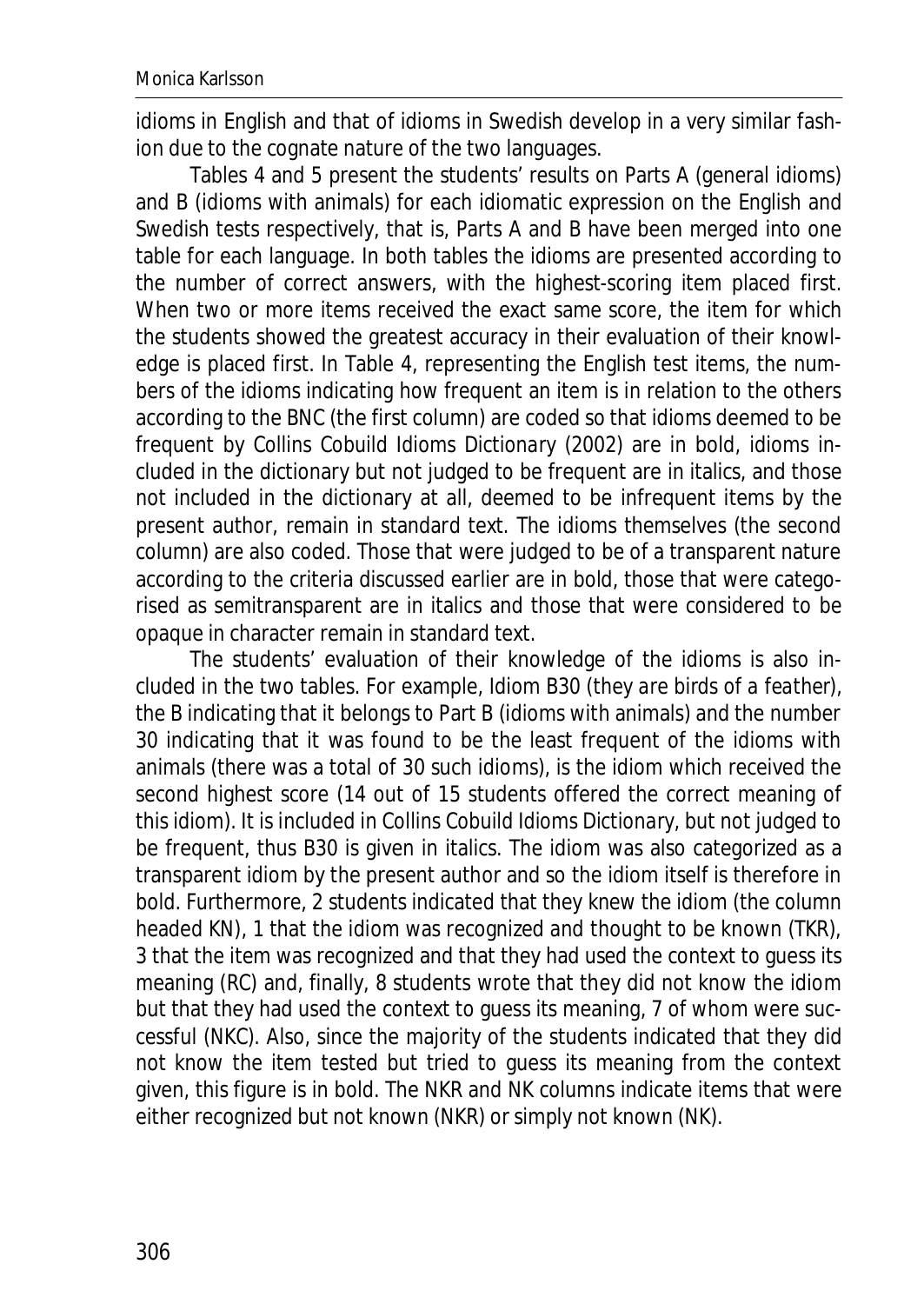| No.        | English idiom given in context                    | ΚN             | <b>TKR</b>     | RC             | <b>NKR</b> | <b>NKC</b> | NΚ             |
|------------|---------------------------------------------------|----------------|----------------|----------------|------------|------------|----------------|
| <b>B13</b> | look like something the cat dragged in (15)       | 7              | 3              | $\overline{2}$ |            | 2          |                |
| B30        | they are birds of a feather (14)                  | 2              | 1              | 3              |            | 8(1)       |                |
| A25        | paint the town red (13)                           | 4              | $\overline{2}$ | 2              | 1          | 5          | 1              |
| A33        | he'll get an earful from me (13)                  | 1              | 3              | 4              |            | 7(2)       |                |
| B6         | let the cat out of the bag (13)                   | 1              | 3              | 3              | 1          | 5          | 1              |
| A13        | get a word in edgeways (13)                       | 1              | 3              | 2              |            | 6          | $\overline{2}$ |
| B12        | he wouldn't say boo to a goose (13)               | 1              | 3              |                |            | 8(1)       | 1              |
| B4         | let sleeping dogs lie (13)                        | 1              | 1              | 5(1)           |            | 8(1)       |                |
| A19        | as mad as a hatter (12)                           | 4              | 3(1)           | 3              |            | 3(1)       | 1              |
| A9         | turn the tables on a person (12)                  | $\overline{2}$ | 8(1)           | $\overline{2}$ |            | 2(1)       | 1              |
| A50        | wear one's heart on one's sleeve (12)             | 4(2)           | 4              | $\overline{2}$ |            | 4(1)       |                |
| A37        | he is a square peg in a round hole (12)           | 1              | 4(1)           | $\overline{2}$ |            | 5          | 2              |
| Β7         | count one's chickens before they are hatched (12) | 1              | 3              | 2(1)           |            | 6          | $\sqrt{2}$     |
| A39        | a busman's holiday (12)                           |                | 1              | 2              |            | 9          | $\overline{2}$ |
| A38        | hurt a person to the quick (12)                   |                | 1              | $\overline{2}$ |            | 9(1)       | $\overline{2}$ |
| <b>B10</b> | put a bee in a person's bonnet (12)               | 1(1)           | 1              | 3(1)           |            | 8          | $\mathbf{1}$   |
| <b>B28</b> | sell a person a pup (12)                          |                | 1              |                |            | 11(1)      | $\overline{2}$ |
| A45        | he mints gold (money) (11)                        | $\overline{2}$ |                | 1              |            | 10(3)      | 1              |
| A5         | pass the buck (11)                                | 2(1)           | 2              | $\overline{2}$ | 1          | 6          | 2              |
| A18        | bring down the house (the house down) (10)        | 2              | 4(1)           | 6(2)           | 1          | 1          | 1              |
| <b>B14</b> | a fat cat (10)                                    | 1              | 1              | 3(1)           |            | 4(1)       | 4(1)           |
| A16        | through the grapevine (10)                        |                | 6              | 3              |            | 3(2)       | 2              |
| B15        | it's raining cats and dogs (9)                    | 4              | 4              | 2(1)           | 1          | 2(2)       | $\overline{2}$ |
| A20        | every cloud has a silver lining (9)               | 3              | 4(1)           | $\overline{2}$ | 1          | 3(2)       | 2              |
| A30        | be a turncoat (9)                                 | 1              | 4(1)           | 3(1)           |            | 5(2)       | 2              |
| Β9         | gone to the dogs (9)                              | 1              | 2              | 3(1)           |            | 6(2)       | 3              |
| B16        | birds of a feather flock together (9)             | 1              | $\overline{2}$ | 1              | 1          | 6(2)       | $\overline{c}$ |
| A23        | as safe as houses (9)                             | 1              | 1(1)           | 3(1)           |            | 7(2)       | $\sqrt{2}$     |
| <b>B24</b> | he thinks he's the bee's knees (9)                | 1              |                | 1              |            | 7(1)       | 4              |
| A10        | when the chips are down (9)                       | 2(1)           |                | 2(1)           |            | 7(1)       | 3              |
| <b>B17</b> | fine feathers make fine birds (9)                 |                | 3              | 2              |            | 8(5)       | 1              |
| <b>B29</b> | that cat won't jump (9)                           |                | 2              | 2(2)           |            | 6          | 3              |
| A12        | run (make) rings round a person (9)               |                | 1              | 3              | 1          | 5(2)       | $\mathfrak{Z}$ |
| A22        | not on your Nelly! (9)                            |                | 1              | 4(1)           |            | 6(2)       | 3              |
| A42        | get in Dutch with (9)                             |                | 1              | 2(1)           | 1          | 6          | 4(1)           |
| <b>B26</b> | play the giddy goat (9)                           |                | 1              |                |            | 10(3)      | 3              |
| A26        | put a person's nose out of joint (9)              |                | 1(1)           | 1              |            | 7(1)       | 4              |
| A32        | get one's comeuppance (8)                         | 1              | 1              | 2(1)           |            | 5          | 6              |
|            | B22 get a person's goat (8)                       |                | 1              | 1              |            | 5(1)       | 6(1)           |
|            | A24 cross one's t's and dot one's i's (8)         |                | 1              | 1(1)           | 1          | 6(1)       | 3              |
| A44        | has it at his fingers' ends (7)                   | 1              |                | 3              |            | 8(5)       | $\sqrt{2}$     |
| A43        | give it a double take (7)                         |                | 3(1)           |                |            | 7(2)       | 5              |
| <b>B20</b> | all his geese are swans (7)                       | 1(1)           | 2(1)           | 1              |            | 6(3)       | 3              |
| A8         | be the worse for wear (6)                         | 1              | 1              | $\overline{2}$ |            | 2(1)       | 8              |
| A14        | take the mickey out of a person (6)               | 2(1)           | 1(1)           | 1              |            | 8(4)       | $\sqrt{2}$     |
| <b>B18</b> | have bats in the belfry (6)                       |                | 1              | 4(3)           |            | 7(4)       | $\sqrt{2}$     |
| A29        | the pot is calling the kettle black (6)           |                | 1              | 1(1)           |            | 7(2)       | 6              |

**Table 4** The students' results on and evaluation of Part A (general idioms) and Part B (idioms with animals) of the English test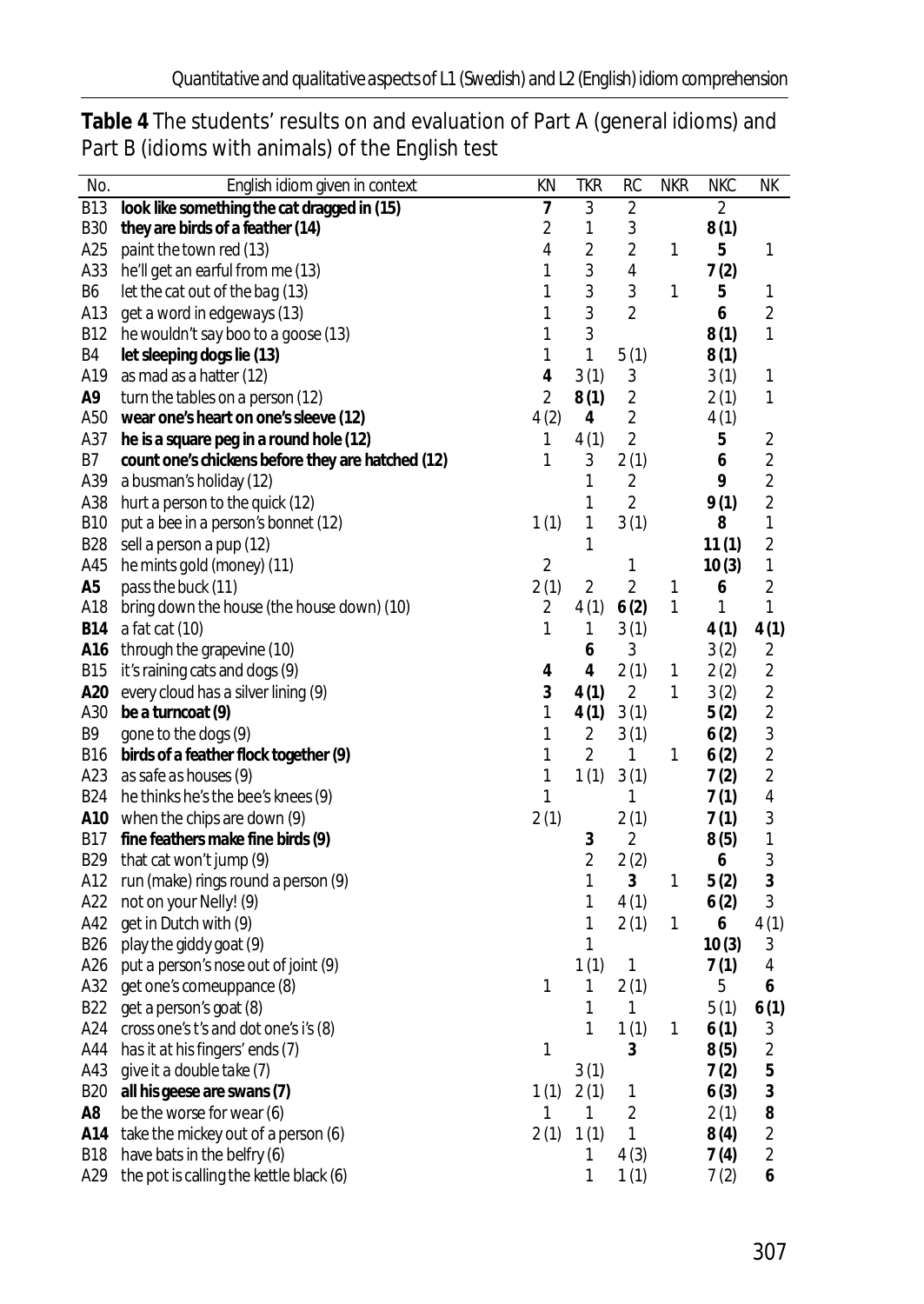Monica Karlsson

| A4             | it sets my teeth on edge (6)                        |      | 2(2)           | 2(1) |                | 8(3)  | $\overline{2}$ |
|----------------|-----------------------------------------------------|------|----------------|------|----------------|-------|----------------|
| A1             | put paid to a thing (6)                             | 1(1) |                |      |                | 11(6) | $\overline{c}$ |
| A7             | a flash in the pan (5)                              | 1(1) | 4(2)           |      |                | 5(2)  | 5              |
| <b>B23</b>     | get one's monkey up (5)                             |      | 1              | 1    | 2              | 6(4)  | 4              |
| A11            | he is a chip off (of) the old block (5)             |      | 2(1)           | 2(1) | 2(1)           | 3(1)  | 5              |
| <b>B27</b>     | raise snakes (5)                                    |      | 1(1)           |      |                | 9(5)  | 4              |
| A15            | sit (be) on the fence (4)                           | 2    | 4(3)           |      |                | 7(6)  | 2              |
| B1             | a red herring $(4)$                                 | 1    | 2(2)           | 2(1) | 2              | 4(3)  | 4(1)           |
| B5             | send a person away with a flea in his ear (4)       |      |                | 1    | 2              | 4(3)  | 7(1)           |
| A41            | don't teach your grandmother to suck eggs (4)       |      |                | 1    |                | 9(7)  | 4              |
| <b>B21</b>     | dressed up like a dog's dinner (4)                  |      | 2(2)           | 2(1) |                | 6(4)  | 3              |
| B2             | a fly in the ointment (4)                           |      | 1(1)           | 1(1) |                | 8(5)  | 4              |
| A34            | pushing up (the) daisies (3)                        | 3    |                | 1(1) | $\overline{2}$ | 1(1)  | 8              |
| A48            | look as if butter would not melt in one's mouth (3) |      | 1              | 2(2) | 1              | 9(8)  | $\mathbf{1}$   |
| A28            | he blows hot and cold (3)                           |      | 1(1)           | 2(1) |                | 9(7)  | $\overline{2}$ |
| A46            | he's seventy (years of age) if he's a day (3)       |      | 2(2)           | 1(1) | 1              | 3     | 8              |
| A <sub>6</sub> | pay (give) lip service to (3)                       |      | 1(1)           |      | 1              | 6(4)  | 5(1)           |
| A31            | be quids in $(3)$                                   | 1(1) |                | 1(1) |                | 1     | 10(1)          |
| A40            | and Bob's your uncle! (2)                           | 1    | 1              | 2(2) |                | 4(4)  | 7              |
| A <sub>3</sub> | tongue in cheek (2)                                 | 2(2) | $\overline{2}$ | 1(1) |                | 6     | 3              |
| A49            | play gooseberry (2)                                 |      | 2(1)           |      | 2              | 4(4)  | 5              |
| A36            | he has kissed the Blarney stone (2)                 | 2(2) |                | 2    |                | 4(4)  | 5              |
| <b>B11</b>     | go to see a man about a dog (2)                     |      | 1(1)           | 1    | 2              | 4(3)  | 6              |
| <b>B19</b>     | the bulldog breed (2)                               |      |                | 2(1) |                | 2(2)  | 11(1)          |
| A27            | as keen as mustard (2)                              |      | 4(4)           | 2(1) |                | 7(7)  | 1              |
| B8             | there are no flies on her (1)                       |      |                |      | 1              | 6(6)  | 7(1)           |
| A47            | it's all in a day's work (1)                        |      | 4(4)           | 3(3) | 1              | 2(2)  | 5(1)           |
| <b>B25</b>     | it's a dog's breakfast (dinner) (1)                 |      |                | 2(2) |                | 6(5)  | 6              |
| B3             | have a bee in one's bonnet (1)                      |      | 1(1)           | 2(2) |                | 7(6)  | 3              |
| A2             | give tit for tat (1)                                |      |                | 2(2) | 1(1)           | 7(7)  | 4              |
| A17            | give a thing (person) a wide berth (0)              |      | 1(1)           |      | 1              | 1(1)  | 11             |
| A35            | do a double take (0)                                |      |                | 1(1) | 1              | 6(6)  | 6              |
| A21            | go Dutch (0)                                        |      |                | 2(2) | 1              | 6(6)  | 5              |

*Note.* Test items are listed in order of the number of correct answers starting with the item that received the highest score.

 $KN =$  the item is known, TKR = the item is recognized and thought to be known, RC = the item is recognized and its meaning guessed based on the context given, NKR = the item is recognized but its meaning is not known, NKC = the item is not known but its meaning is guessed based on the context given, NK = the item is not known

**Table 5** The students' results on and evaluation of Part A (general idioms) and Part B (idioms with animals) of the Swedish test

| No. Swedish idiom given in context | English translation               | ΚN |   | TKR RC NKR NKC NK |
|------------------------------------|-----------------------------------|----|---|-------------------|
| B3 ha fjärilar i magen (15)        | have butterflies in one's stomach | 14 |   |                   |
| B12 en hund begraven (15)          | something fishy                   | 12 |   |                   |
| A35 bli tagen på sängen (15)       | become very surprised             |    | 4 |                   |
| A48 vara bakom flötet (15)         | be daft                           |    | 4 |                   |
| A10 ta sig i kragen (15)           | get a grip on oneself             |    |   |                   |
| A13 ingen dans på rosor (15)       | not be all beer and skittles      |    |   |                   |
| A21 lägga på ett kol (15)          | get a move on                     |    |   |                   |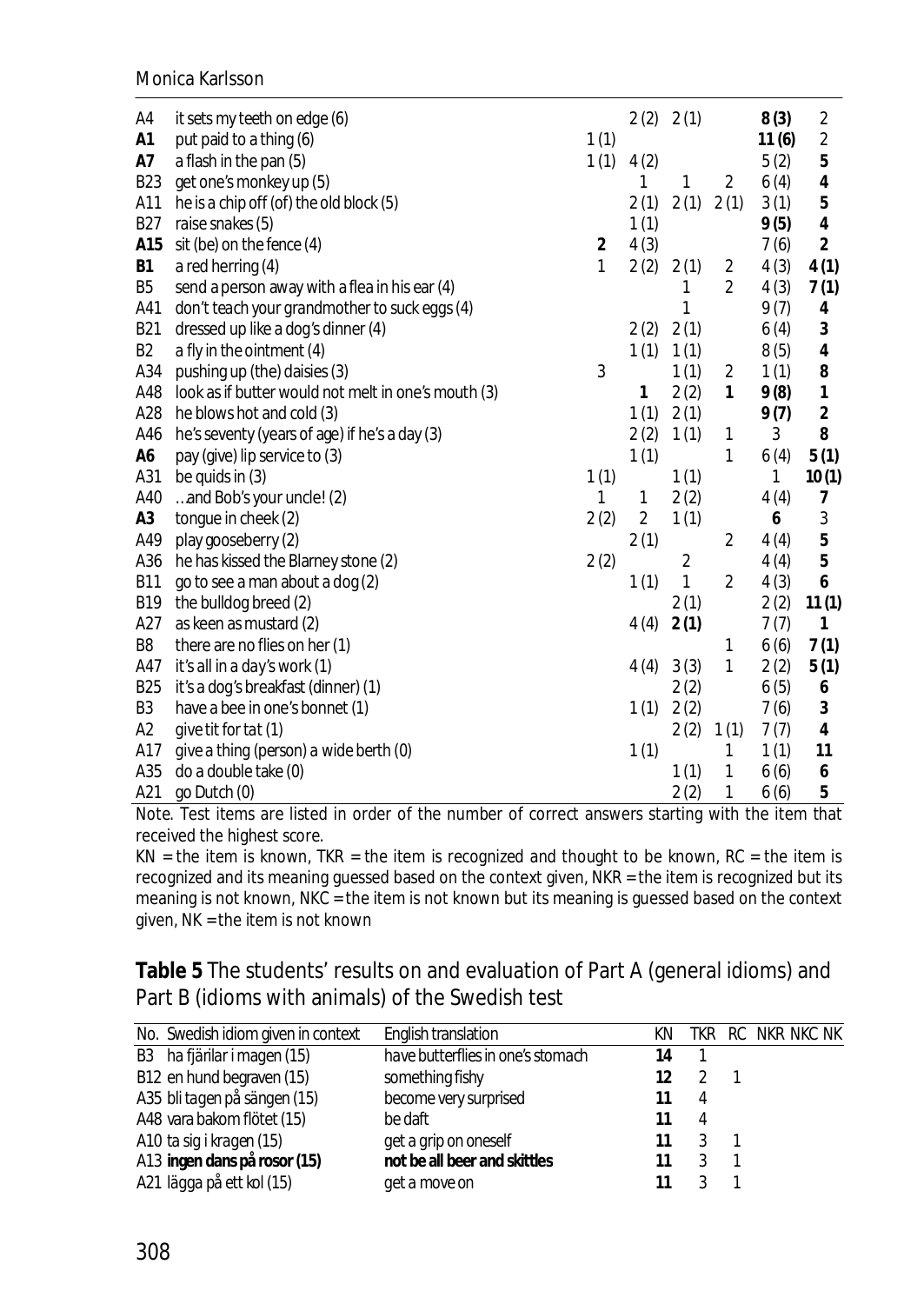|      | A24 gå åt som smör i solsken (15)                    | sell like hot cakes                                                               | 11           | 3    | 1                       |           |                |   |
|------|------------------------------------------------------|-----------------------------------------------------------------------------------|--------------|------|-------------------------|-----------|----------------|---|
|      | A1 kronan på verket (15)                             | the icing on the cake                                                             | 10           | 4    | 1                       |           |                |   |
|      | A19 sopa under mattan (15)                           | sweep under the carpet                                                            | 10           | 3    | $\overline{2}$          |           |                |   |
|      | B11 vara spindeln i nätet (15)                       | be the one in charge, behind something                                            | 10           | 3    | 1                       |           | 1              |   |
|      | B27 göra en groda (15)                               | make a blunder/howler                                                             | 9            | 5    |                         |           | 1              |   |
|      | A22 lägga på is (15)                                 | put on ice                                                                        | 9            | 5    |                         |           |                |   |
|      | A32 så (att) det visslar om det (15)                 | very energetically                                                                | 9            | 4    | 2                       |           |                |   |
|      | B2 en ulv i fårakläder (15)                          | a wolf in sheep's clothing                                                        | 8            | 6    | 1                       |           |                |   |
|      | A29 inte för allt smör I Småland (15)                | not for anything in the world                                                     | 8            | 6    |                         | 1(1)      |                |   |
|      | B24 sitta och uggla (15)                             | sit up late and do nothing                                                        | 8            | 5    | 2                       |           |                |   |
|      | A45 inte vara född i farstun (15)                    | not be born yesterday                                                             | 8            | 5    | $\overline{2}$          |           |                |   |
|      | A50 veta hur landet ligger (15)                      | understand the situation                                                          | 7            | 2    | 2                       |           | 3              |   |
|      | A17 gå på knäna (15)                                 | be totally exhausted                                                              | 6            | 5    | 3                       |           | 1              |   |
|      | A11 ligga någon I fatet (15)                         | be handicapped by the fact that                                                   | 6            | 4    | $\overline{2}$          |           | 3              |   |
|      | B23 hälla vatten på en gås) (15)                     | like water off a duck's back                                                      | 5            | 5    | $\overline{2}$          |           | 2              |   |
|      | B14 få bära hundhuvudet (15)                         | be made the scapegoat                                                             | 5            | 4    | 3                       |           | 3              |   |
|      | B25 stå som en åsna mellan                           | stand like a donkey between two                                                   | 4            | 4    | 1                       |           | 5              |   |
|      |                                                      |                                                                                   |              |      |                         |           |                |   |
|      | hötappar (15)                                        | bundles of hay<br>throw in the towel                                              | 14           |      |                         |           |                |   |
|      | A3 kasta in handduken (14)                           |                                                                                   |              |      |                         | 1         |                |   |
| B7   | ana ugglor I mossen (14)                             | there is something brewing                                                        | 12(1)        | 3    |                         |           |                |   |
|      | A30 lägga benen på ryggen (14)                       | run as fast as one can                                                            | 12(1)        | 3    |                         |           |                |   |
|      | A33 ta något med en klackspark (14)                  | not take a thing too seriously                                                    | 11           | 2    | 2(1)                    |           |                |   |
|      | A28 ha tummen mitt i handen (14)                     | be all fingers and thumbs                                                         | 10           | 4(1) | 1                       |           |                |   |
|      | A9 rinna ut i sanden (14)                            | come to nothing                                                                   | 10           | 2    | 2(1)                    |           |                |   |
|      | B21 ge sig katten på (14)                            | be absolutely certain about                                                       | 9            | 5    |                         | 1         |                |   |
|      | A16 slå näven i bordet (14)                          | bring one's fist down on the table                                                | 9            | 6(1) |                         |           |                |   |
|      | A47 sitta med skägget i brevlådan (14) be in trouble |                                                                                   | 9            | 4    | 1                       |           |                | 1 |
|      | A5 bära frukt (14)                                   | bear fruit                                                                        | 10(1)        | 4    | 1                       |           |                |   |
|      | A34 barka åt skogen (14)                             | go to rack and ruin                                                               | 8            | 3    |                         | 2(1) 1(1) | 1              |   |
|      | B17 gå som katten kring het gröt (14)                | beat about the bush                                                               | 7            | 6    | 1                       | 1         |                |   |
|      | B10 köpa grisen i säcken (14)                        | buy a pig in a poke                                                               | 8(1)         | 6    |                         | 1(1)      |                |   |
|      | A15 göra slag i saken (14)                           | go right ahead                                                                    | 8(1)         | 5    | $\overline{2}$          |           |                |   |
|      | B30 sätta sig på sina höga hästar (14)               | get on one's high horse                                                           | 8(1)         | 4    | 3                       |           |                |   |
|      | B20 få sina fiskar varma (14)                        | get a reprimand                                                                   | 6            | 4    | $\overline{2}$          |           | 2              | 1 |
|      | B18 ha en räv bakom örat (14)                        | be a sly fox                                                                      | 5            | 5    | 3                       |           | 1              |   |
|      |                                                      | B15 sätta myror i huvudet på någon (14) to give a person something to think about | 5            | 6(1) | $\overline{\mathbf{c}}$ |           | 1              |   |
|      | A49 vara i gasen (14)                                | be in high spirits; be tipsy                                                      | 5            | 4    | $\overline{2}$          |           | $\overline{2}$ | 1 |
|      | B28 kasta ett getöga på (14)                         | take a quick look at                                                              | 3            | 6    | 2                       | 1(1)      | $\overline{2}$ | 1 |
|      | B9 ta tjuren vid hornen (13)                         | take the bull by the horns                                                        | 12(2)        | 3    |                         |           |                |   |
|      | A40 stå på näsan (13)                                | fall on one's face                                                                | 11(1)3(1)    |      | 1                       |           |                |   |
|      | A6 ha is i magen (13)                                | keep one's cool                                                                   | $10(1)$ 4(1) |      | 1                       |           |                |   |
|      | A8 sitta med armarna i kors (13)                     | not do anything                                                                   | 9            |      | $3 \t1(1)$              |           | 2(1)           |   |
|      | A37 få blodad tand (13)                              | one's appetite has been whetted                                                   | 7            | 6(1) | 1                       |           |                | 1 |
|      | A7 krypa till korset (13)                            | eat humble pie                                                                    | 7(1)         | 6(1) |                         |           | 2              |   |
|      | A31 spotta i nävarna (13)                            | roll up one's sleeves                                                             | 7            | 6(1) |                         |           | 1              | 1 |
|      | A42 bli eld och lågor (13)                           | become very enthusiastic                                                          | 8(1)         | 5    | 1(1)                    |           |                |   |
|      | A46 salta räkningen (13)                             | salt the bill                                                                     | 6            | 2    | 1                       |           | 4              | 2 |
| B1 - | något i hästväg (13)                                 | something quite extraordinary                                                     | 6(1)         | 8    | 1(1)                    |           |                |   |
|      | B22 ha en gås oplockad med någon (13)                | to have a bone to pick                                                            | 5            | 6    | 3(1)                    |           |                | 1 |
|      | B26 det osar katt (13)                               | you smell a rat                                                                   | 5            | 7(1) | 2                       |           |                | 1 |
|      | A36 fika efter (13)                                  | hanker after                                                                      | 6(1) 6(1)    |      | $\overline{2}$          |           | 1              |   |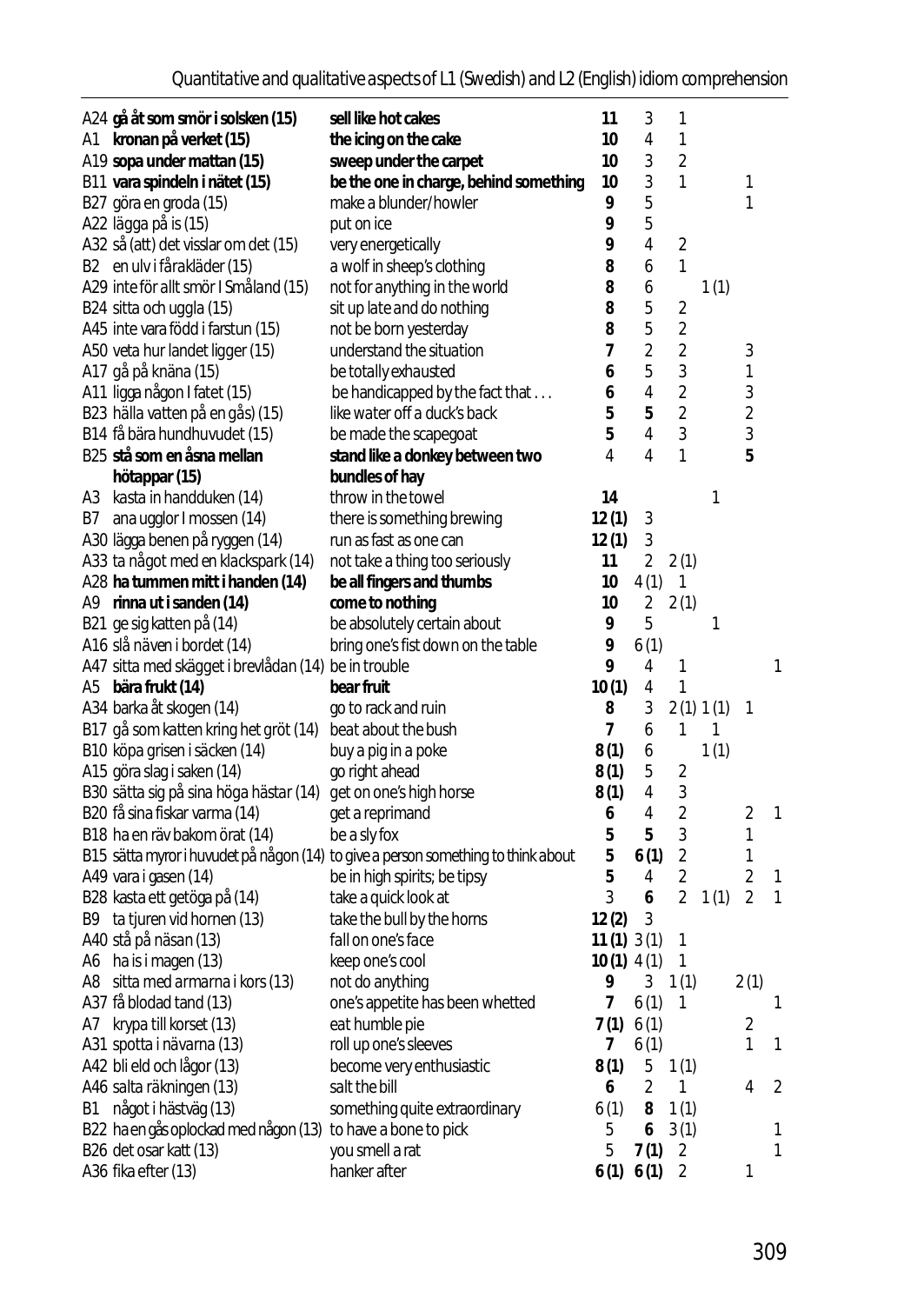|    | B4 det fina i kråksången (13)      | the beauty of it                  | 4                    | 7         | 2                          |    |                | 2              |
|----|------------------------------------|-----------------------------------|----------------------|-----------|----------------------------|----|----------------|----------------|
|    | A20 väcka ont blod (13)            | stir up bad blood                 | 4                    |           | 7(1) 2(1)                  |    | 2              |                |
|    | B19 kasta pärlor för svin (12)     | cast pearls before swine          | 8                    | 4(1)      | -1                         |    | 1              |                |
|    | A12 plocka russinen ur kakan (12)  | take the best plums               | 7                    |           | 4(2) 1(1)                  |    | 3              |                |
|    | A38 hamna på glasberget (12)       | be left on the shelf              | 4                    | 6         | $\mathbf{1}$               | 1  | 1              | 2              |
|    | B29 lägga lök på laxen (12)        | make matters worse                | $\mathfrak{D}$       | 4         | 3                          | 1  | $\mathfrak{D}$ | $\mathfrak{D}$ |
|    | A26 det är hugget som stucket (11) | it comes to the same thing        | 10                   |           | 3(2) 1(1)                  | 1  |                |                |
|    | A14 måla fan på väggen (11)        | make things worse than they are   | 7                    |           | 4(1) 2(1)                  | 1  |                |                |
|    | A44 göra en tavla (11)             | put one's foot in it              | 6                    | 4         |                            |    | 2(2)           | -2             |
|    | A27 få kalla handen (11)           | be turned down flat               | 8(2) 5(1) 2(1)       |           |                            |    |                |                |
|    | B6 ingen ko på isen (11)           | there's no great hurry            | 5                    | 4(1)      | $\overline{\phantom{0}}$ 1 | -1 | $\overline{2}$ | $\mathbf 1$    |
|    | A43 bli lång i ansiktet (10)       | pull a long face                  | 8(1)                 |           | $3 \quad 3(3)$             |    | 1(1)           |                |
|    | A41 bita ihop tänderna (10)        | keep a stiff upper lip            | 8(1)                 | 5(3) 2(1) |                            |    |                |                |
| A2 | bekänna färg (10)                  | confess                           | 8(3)                 |           | $2(1)$ 3(1)                |    | 1              |                |
|    | A18 lägga rabarber på (10)         | take, walk away with              | 3                    | $6(1)$ 1  |                            |    | 1              | 4              |
| B8 | sila mygg och svälja kameler (10)  | strain a gnat and swallow a camel | 1(1)                 | 4         | 5(2)                       |    | 4(1)           | -1             |
|    | A23 sista skriket (9)              | the latest fashion                | 7                    |           | 2(1) 2(1)                  |    | 3(3)           | -1             |
|    | B16 gå kräftgång (9)               | move backwards                    | 1                    | 4(1)      | 3                          |    | 4(2)           | -3             |
|    | B13 en gökunge i boet (9)          | a cuckoo in the nest              |                      | 1         | 3                          |    | 4(1)           | $\overline{4}$ |
|    | A25 suga på karamellen (8)         | enjoy as long as possible         | 8(5)                 | 4         | 2(1)                       |    | 1(1)           |                |
| B5 | göra någon en björntjänst (7)      | do a person a disservice          | $10(4)$ 4 (3) $1(1)$ |           |                            |    |                |                |
| A4 | en het potatis (7)                 | a hot potato                      | 7(3) 5(2)            |           |                            |    | 3(3)           |                |
|    | A39 i bara mässingen (7)           | in one's birthday suit, naked     | $6(2)$ $4(2)$ $2(1)$ |           |                            |    | 2(2)           | -1             |

Note. Test items are listed in order of the number of correct answers starting with the item that received the highest score.

 $KN =$  the item is known, TKR = the item is recognized and thought to be known, RC = the item is recognized and its meaning guessed based on the context given, NKR = the item is recognized but its meaning is not known, NKC = the item is not known but its meaning is guessed based on the context given, NK = the item is not known

Firstly, no frequency effect can be discerned in the students' results, that is, frequency on its own appears to be a poor predictor of whether a student will know the meaning of an idiom or not. This holds true for both languages. The result thus contradicts the hypothesis put forth by the model of dual idiom representation implying that the frequency of an idioms plays an important role in whether an idiom is known or not. Also, as indicated clearly by the results presented in Table 3, the students, as expected, did considerably better on the idioms in their native language than in their L2. This result is of course also mirrored in the scores for the individual idioms. Whereas in the English material only 8 expressions out of 80 received the top three scores (15-13; see Table 4), 59 of the Swedish expressions, also 80 in total, received the same top three scores (see Table 5). Similarly, whereas 15 idioms received 0, 1 or 2 correct answers on the English test, none of the idioms on the Swedish test received the same low scores, the lowest score here being 7.

Furthermore, and more importantly, while there is no obvious concentration of comparatively frequent items in the upper part of Table 4, that is,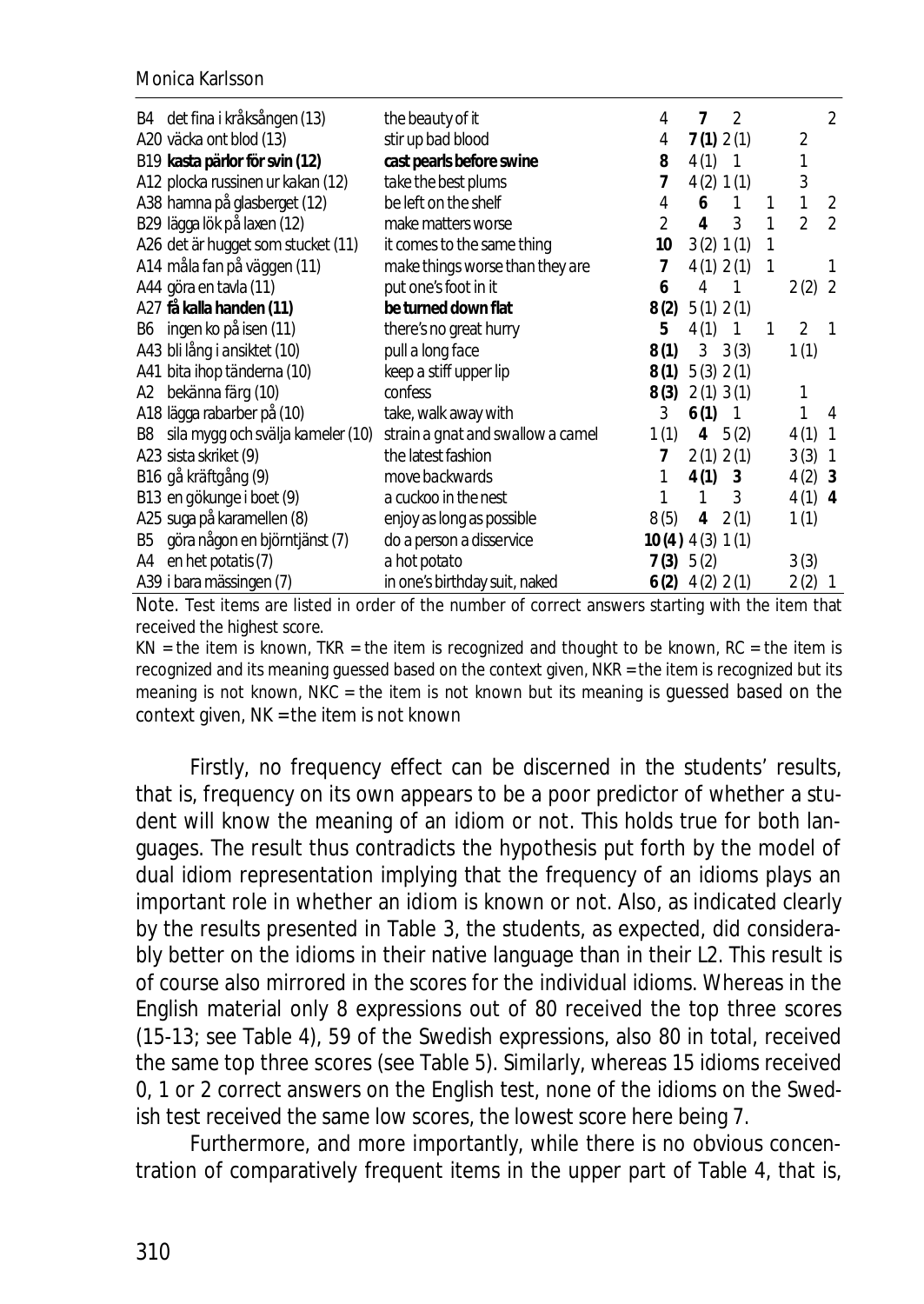frequency appears to have little or no effect on the students' L2 idiom comprehension, there is a clear concentration of transparent and semitransparent items (items in bold and italics in the second column) in the same part of the table. In fact, whereas none of the 8 English items that received the top three scores (15-13) were opaque in character, 3 items were fully transparent (*look like something the cat dragged in*, *they are birds of a feather* and *let sleeping dogs lie*) and the remaining 5 were semitransparent (*paint the town red*, *he'll get an earful from me*, *let the cat out of the bag, get a word in edgeways* and *he wouldn't say boo to a goose*). The reverse is also true, that is, at the bottom of Table 4 there is a clear concentration of idioms that are opaque in nature. Of the 15 idioms that received the three lowest scores (0-3), none are fully transparent and only 3 are semitransparent (*it's all in a day's work*, *give tit for tat* and *give a thing (person) a wide berth*). Also, it is not the case that the transparent/semitransparent items in the upper half, on the one hand, and the opaque items in the bottom half, on the other hand, are of the same type. For example, while *let sleeping dogs lie* was categorized as a fully transparent item due to the fact that there is a direct semantic counterpart in Swedish: *väck inte den björn som sover* (in which bear is the proverbial animal, not dog), the idiom *he is a square peg in a round hole* was classified as an equally fully transparent item because of its decomposability. *Paint the town red* and *get a word in edgeways* were both considered to be semitransparent idioms, but, again, for different reasons. For the former, there is a semantic counterpart in Swedish: *göra stan osäker*, but this is considerably more literal in character than the English one, using the adjective *uncertain* instead of the colour palette to describe the situation. Nevertheless, it was deemed that since the colour red often signals some kind of danger, the students would, with the help of the Swedish counterpart, be able to figure out the meaning of the English idiom. *Get a word in edgeways* on the other hand was, in spite of its decomposable nature, categorized as a semitransparent idiom due to the infrequency of the key word *edgeways*. Along the same lines, *dressed up like a dog's dinner*, *play gooseberry*, *as keen as mustard* and *go Dutch* were all judged to be opaque idioms for different reasons. *Dressed up like a dog's dinner* was considered to be diffuse for several reasons. First, there is neither a literal nor a semantic counterpart to this idiom in Swedish. Secondly, it was thought to be a false friend in that the first meaning that comes to mind is not that you are dressed very smartly, but rather the opposite. This was indeed the most common belief among those students who produced an incorrect answer for this expression. *Play gooseberry* was categorized as an opaque item due to its nondecomposability and because the Swedish counterpart, *vara tredje/femte hjulet under vagnen*, is only semantic in character and has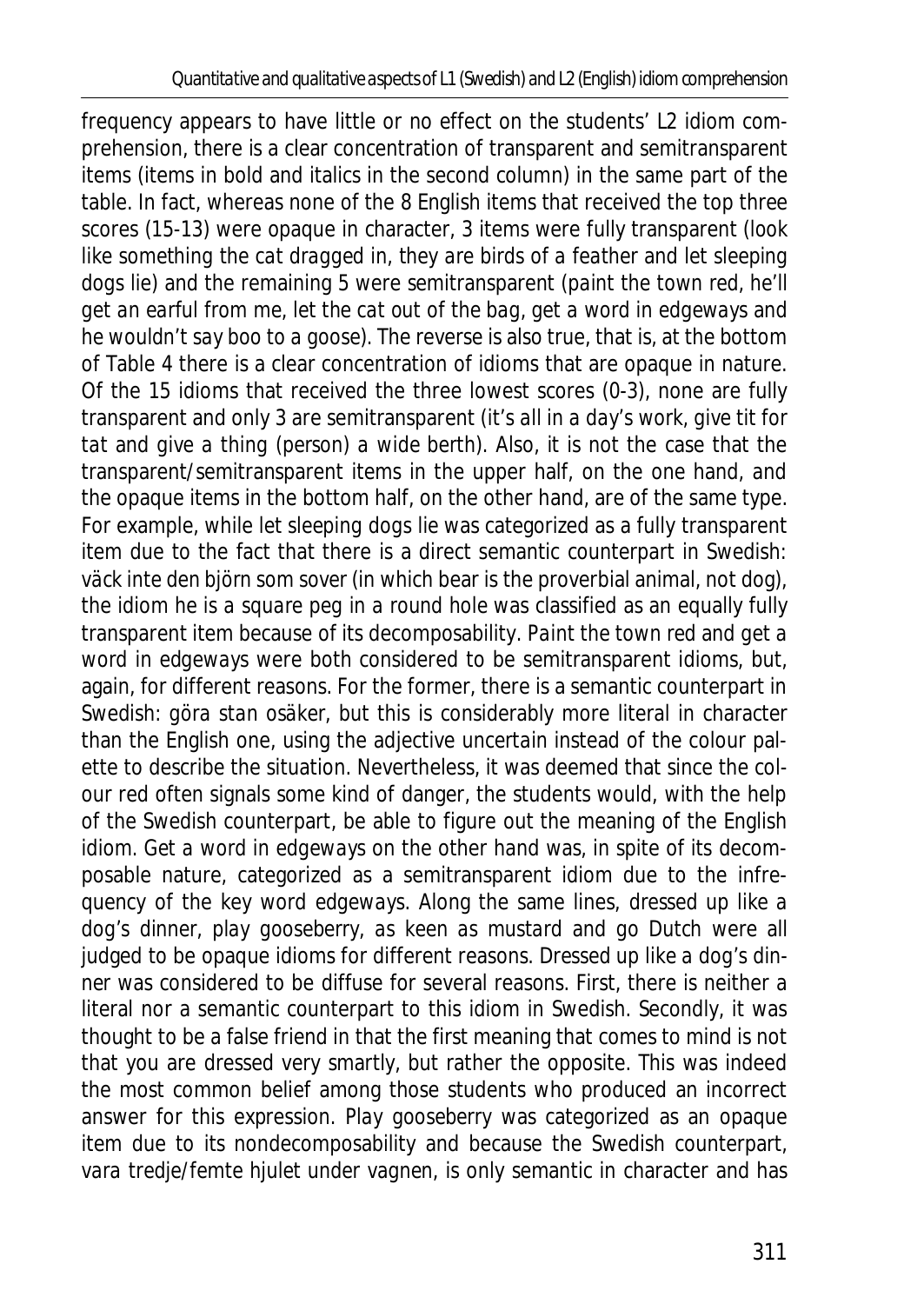no literal similarity. *As keen as mustard*, for which there is neither a direct literal nor a direct semantic counterpart, can really only be interpreted in one of three ways. Either you are very keen or not keen at all or somewhere in between, but there is, as a result of decomposing it, really nothing that tells the learner which of these is the correct one. Lastly, *go Dutch*, just like *as keen as mustard*, does not have a counterpart in Swedish (literal or semantic) and its constituent parts, unless its etymology is explained, do not help at all.

Furthermore, the effect of transparency can also be seen with the errors made by the native speaker. Of the 13 incorrect answers given, almost half (6) involved items that were categorized as opaque (*sell a person a pup*, *when the chips are down*, *that cat won't jump*, *get in Dutch with*, *play the giddy goat* and *do a double take*), 4 that were considered to be semitransparent (*hurt a person to the quick*, *give it a double take*, *raise snakes* and *a fly in the ointment*) and only 3 involved idioms that were classified as fully transparent (*be a turncoat*, *fine feathers make fine birds* and *all his geese are swans*).

When the students' results on the Swedish test are considered, a slightly different picture emerges. Whereas there is some concentration of fully transparent idioms (items in bold, the second column) in the upper half of Table 5, there is no such concentration of semitransparent items (items in italics, also the second column). Instead the semitransparent idioms appear to be almost equally common among those expressions that received high scores as among those that received comparatively low scores. The fact that transparency appears to have less an impact on the students' mother tongue than in their L2 tallies well with Trulsson (2007), discussed earlier in connection with the students' means.

It needs to be pointed out here that even though many of the students offered correct translations for quite a few of the English idioms, this does not entail that they *knew* the meaning of these expressions before taking the test. As the reader can see, in quite a few cases the students primarily made use of the context in which the idioms were presented in order to be able to offer a correct translation (the NKC column). As many as 358 out 619 context-based inferences were successful (57.8%) on the English test. This result can be compared to Cooper (1999), discussed in the theoretical background section, in which 57% of all the correctly guessed idioms were due to successful inferencing. In fact, for only two idioms in the present study: *look like something the cat dragged in* and *as mad as a hatter*, the majority of the students indicated that they actually knew them. Thus the students' evaluation of their knowledge of the English idioms, which reflects their results to a high degree, can be divided into two parts. For those items receiving 15-6 correct answers, of which, as discussed above, a majority of the idioms are fully transparent or semitransparent, most of the students indicated in most cases that they used the context when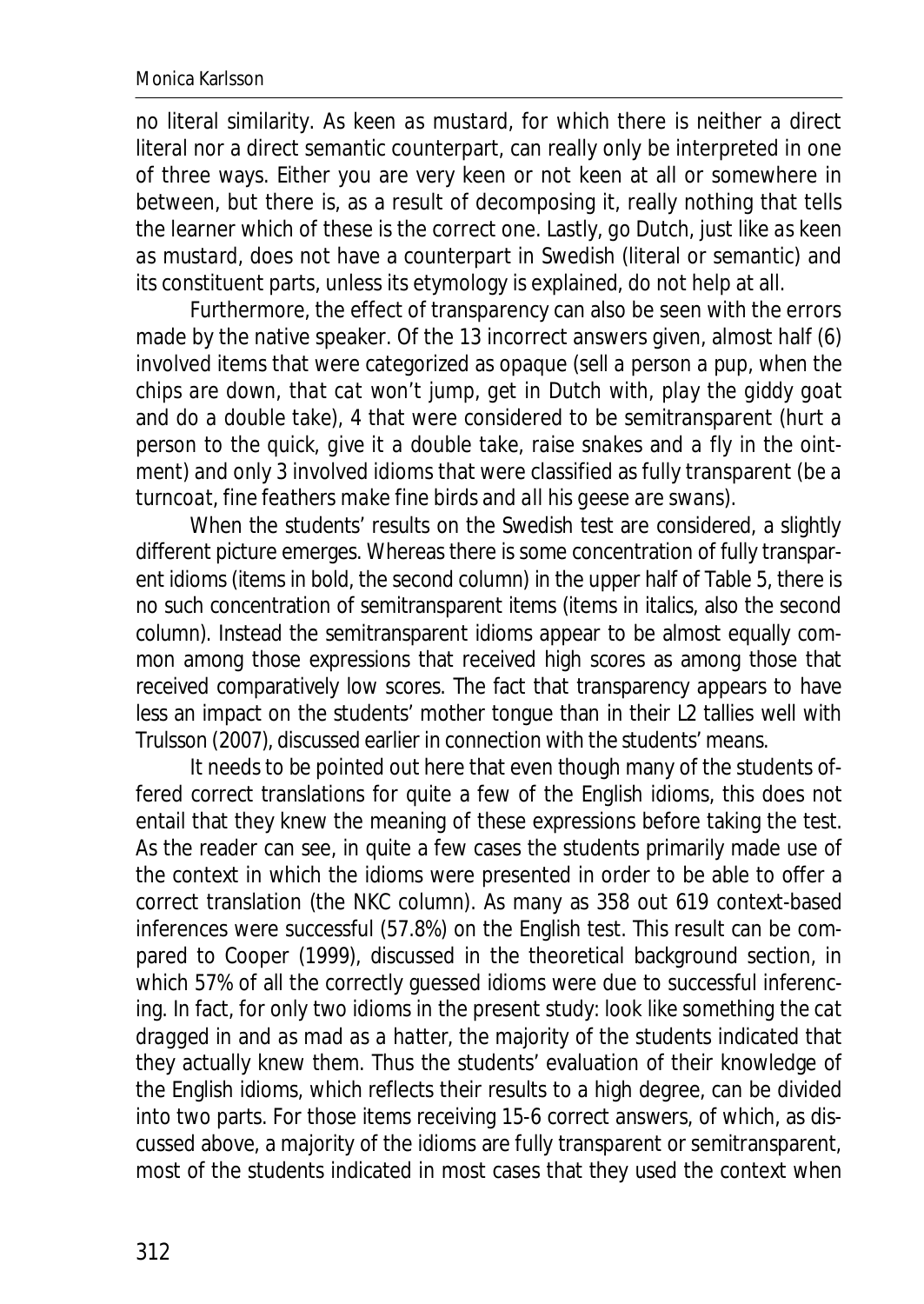interpreting the expressions. For those idioms receiving the lowest scores (5-0), on the other hand, of which a majority are totally opaque in nature, the students indicated that they simply did not know the idiom in question (the NK column). This stands in stark contrast to the students' evaluation and result with the Swedish idioms. In Table 5, it can be seen that for two thirds of the expressions, the majority of the students are in most cases absolutely sure that they know the meaning of the idiom in question. It is not until at the very bottom of the table that the students' uncertainty of the meaning of the idioms starts to emerge. Even here, with the idioms that received comparatively low scores, the students' hesitation is not very great, simply indicating that they think they know the meaning (the second column) rather than be sure.

The results described above tally well with the model of dual idiom representation. According to the studies forming the basis of this theory, since L2 learners have to rely heavily on their mother tongue when trying to interpret L2 idioms, not having created as many idiom entries in their L2 as in their L1, they are also more inclined to try to decompose L2 idioms than native speakers are. Unsurprisingly, this technique, as seen in Table 4, works well with expression that are transparent and semitransparent, but not with opaque ones, hence the concentration of the former two types in the upper part of the table and the corresponding concentration of the latter type in the bottom part. The reverse is of course true for the students' results with the Swedish idioms for which they already have a lot of idiom entries and therefore do not have to resort to literal readings of the idiom constituents. These advanced students are thus not as dependent on transparency in their mother tongue as they are in their L2.

Tables 6-11 present the students' individual scores on the two test parts separately and on the test as a whole in English and Swedish respectively. For 10 of the 15 students there is a clear correlation between their knowledge of idioms in their L1 and the number of idioms they understand in the language they are in the process of learning. As many as 6 of these 10 students (indicated in bold), namely Students 2, 5, 8, 9, 11 and 14, have consistently high scores on both test parts in both languages, all displaying results above the mean on both test parts and thus on the tests as a whole. In contrast, the other four students (indicated in italics), namely Students 1, 4, 10 and 13, achieved only low scores on both test parts in both languages, all displaying results below the mean on all parts. It may be that learners who are good at processing idiomatic expressions in their mother tongue, that is, students who have developed successful strategies and thus created a great number of idiom entries in their L1, are subconsciously able to transfer their techniques to an L2. As discussed in connection with Table 4, one of the techniques proven to be used excessively by the students included in the present study was to make use of the context in which the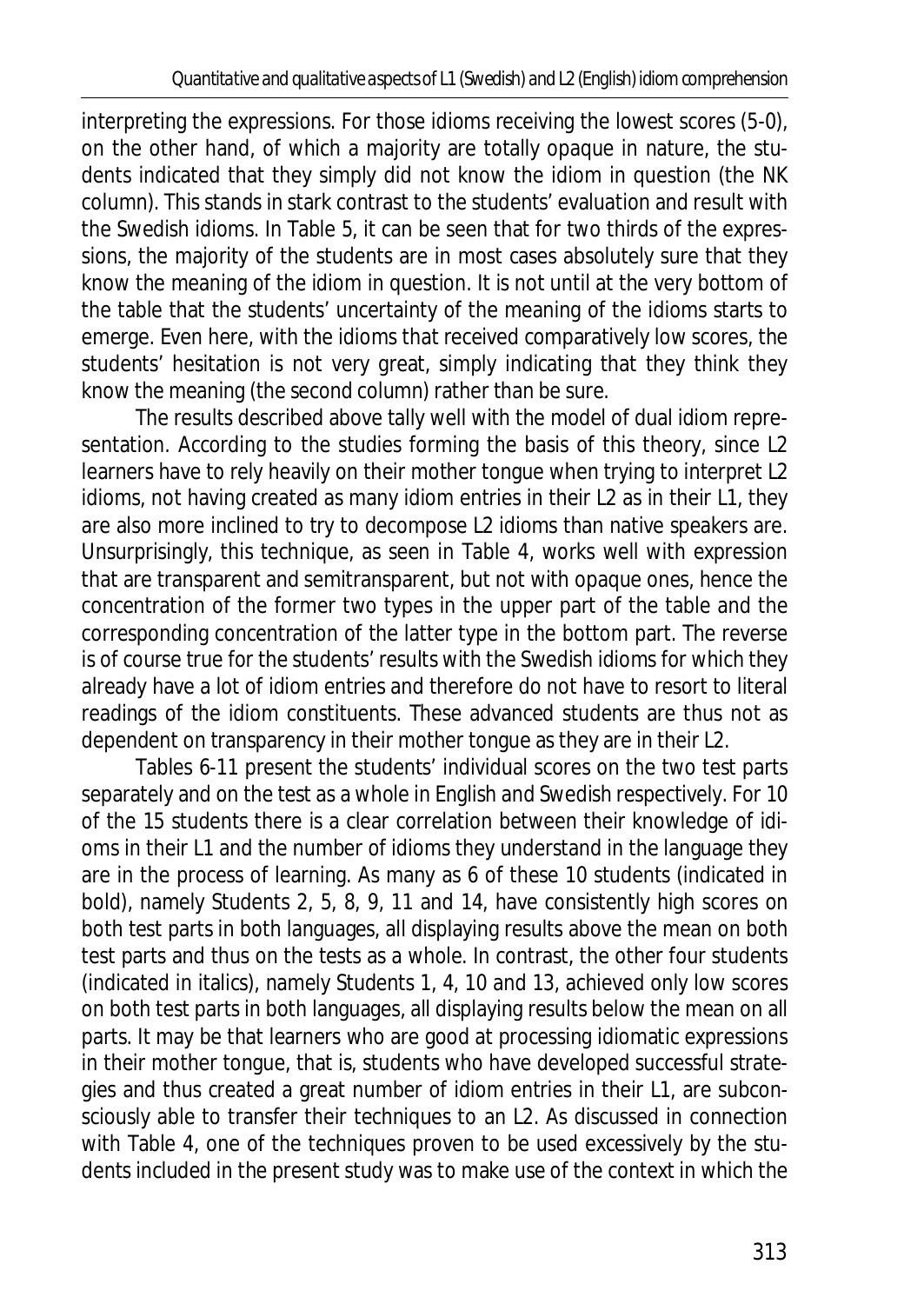expressions were offered. This may thus be a technique already acquired in their L1 and now made use of when faced with idioms in an L2.

**Table 6** The students' individual scores on Part A (general idioms) of the English test (50 items)

| Student no.    | Score |
|----------------|-------|
| 14             | 32    |
| 2              | 31    |
| 11             | 29    |
| 5              | 28    |
| 8              | 28    |
| 9              | 27    |
| 15             | 26    |
| 3              | 23    |
| $\overline{4}$ | 22    |
| 13             | 20    |
| 7              | 18    |
| 10             | 17    |
| 12             | 14    |
| 1              | 13    |
| 6              | 5     |

**Table 7** The students' individual scores on Part A (general idioms) of the Swedish test (50 items)

| Student no.    | Score |
|----------------|-------|
| 8              | 48    |
| 11             | 48    |
| 14             | 48    |
| 9              | 47    |
| 12             | 47    |
| 2              | 46    |
| 6              | 46    |
| 5              | 44    |
| $\overline{7}$ | 44    |
| 3              | 43    |
| 10             | 42    |
| 13             | 41    |
| 15             | 38    |
| 1              | 33    |
| 4              | 33    |

**Table 8** The students' individual scores on Part B (idioms with animals) of the English test (30 items )

| Student no.    | Score |
|----------------|-------|
| $\overline{2}$ | 25    |
| 5              | 22    |
| 3              | 21    |
| 8              | 21    |
| 9              | 20    |
| 14             | 20    |
| 11             | 18    |
| 15             | 17    |
| 12             | 13    |
| 4              | 12    |
| 10             | 11    |
| 13             | 11    |
| 1              | 9     |
| 7              | 7     |
| 6              | 4     |

**Table 9** The students' individual scores on Part B (idioms with animals) of the Swedish test (30 items)

| Student no.    | Score |
|----------------|-------|
| 9              | 30    |
| 11             | 30    |
| 14             | 30    |
| 5              | 29    |
| 2              | 27    |
| $\overline{7}$ | 27    |
| 8              | 27    |
| 12             | 27    |
| 15             | 27    |
| 6              | 26    |
| 3              | 25    |
| 10             | 25    |
| 13             | 25    |
| 1              | 22    |
| 4              | 19    |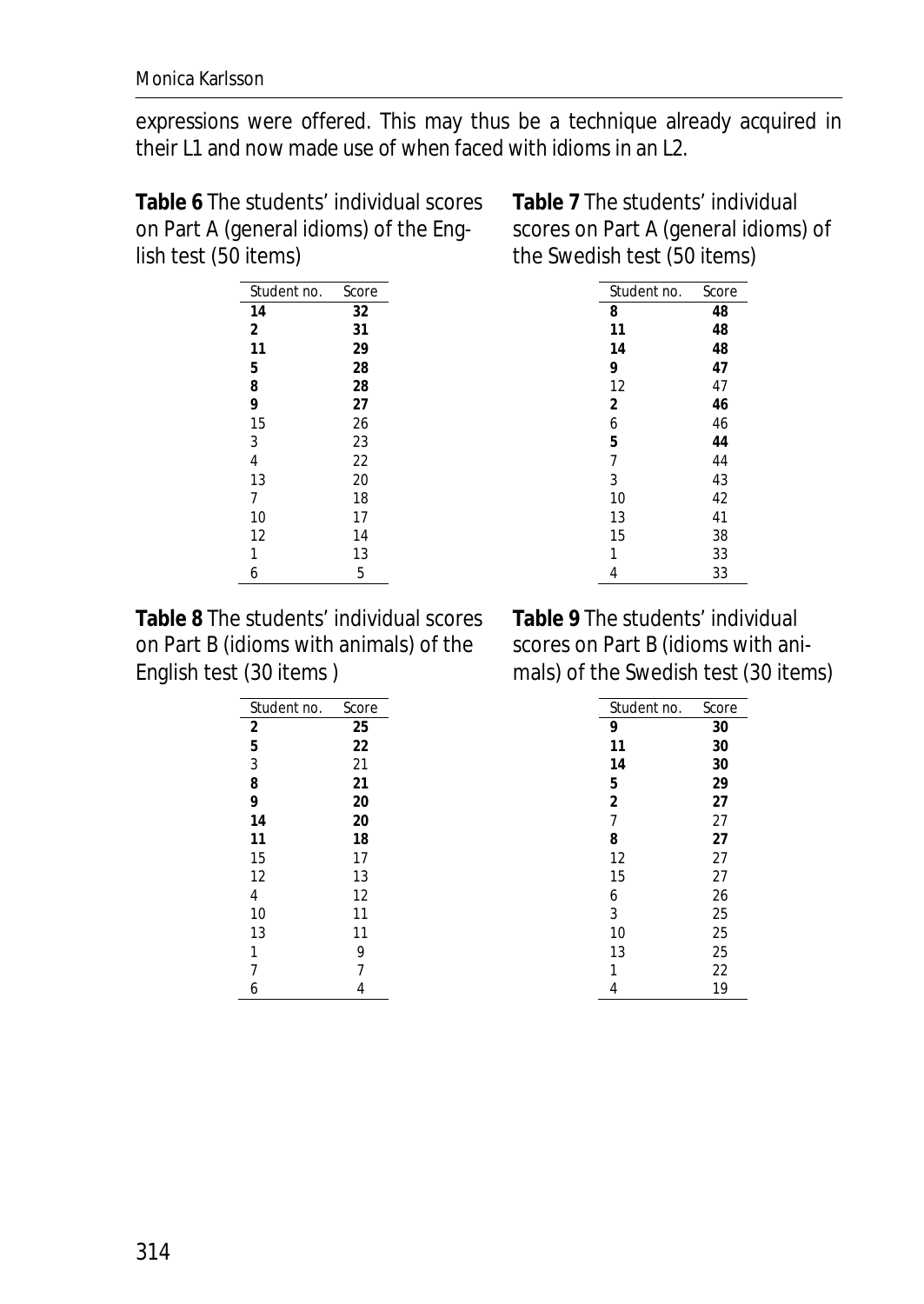**Table 10** The students' individual scores on Parts A and B on the English test (80 items)

**Table 11** The students' individual scores on Parts A and B on the Swedish test (80 items)

| Student no.    | Total score | Student no. | Total score |
|----------------|-------------|-------------|-------------|
| $\overline{2}$ | 56          | 11          | 78          |
| 14             | 52          | 14          | 78          |
| 5              | 50          | 9           | 77          |
| 8              | 49          | 8           | 75          |
| 9              | 47          | 12          | 74          |
| 11             | 47          | 2           | 73          |
| 3              | 44          | 5           | 73          |
| 15             | 43          |             | 73          |
| 4              | 34          | h           | 72          |
| 13             | 31          | 3           | 68          |
| 10             | 28          | 10          | 67          |
|                | 25          | 13          | 66          |
| 12             | 25          | 15          | 65          |
|                | 22          |             | 55          |
| 6              | 9           |             | 52          |

There are also a few students who did consistently well in their native language only, but poorly in their L2. Student 12, for example, who is the oldest of the subjects included in the investigation (49 years old), did consistently well on the two Swedish test parts, which agrees with Trulsson's study (2007) discussed in connection with Table 3, but achieved only mediocre or low scores on the English test parts. This student had not studied English for quite some time before taking these vocabulary tests and his English (spoken as well as written) was indeed very poor.

**Conclusions and Implications** 

Since idiomatic expressions form a natural part of the lexicon of native speakers and, as the present study has shown, advanced native speakers usually have a good command of the meaning of these types of expressions, idioms should be an integral part of all courses aiming to teach L2 vocabulary. The main goal when teaching idiomatic expressions is to find a strong enough incentive for the L2 learners, since they very often perceive these expressions to be infrequent and thus not very important to learn. As discussed in the introduction, while idioms occur quite infrequently in some registers, they are comparatively common in others. Based on dictionaries like *Collins Cobuild Idioms Dictionary* (2002), which makes a distinction between frequently used items and less frequently used items, teachers could start with the most common idioms illustrating their use with examples from, for instance, the world of sitcoms or other types of programmes that are seen to produce a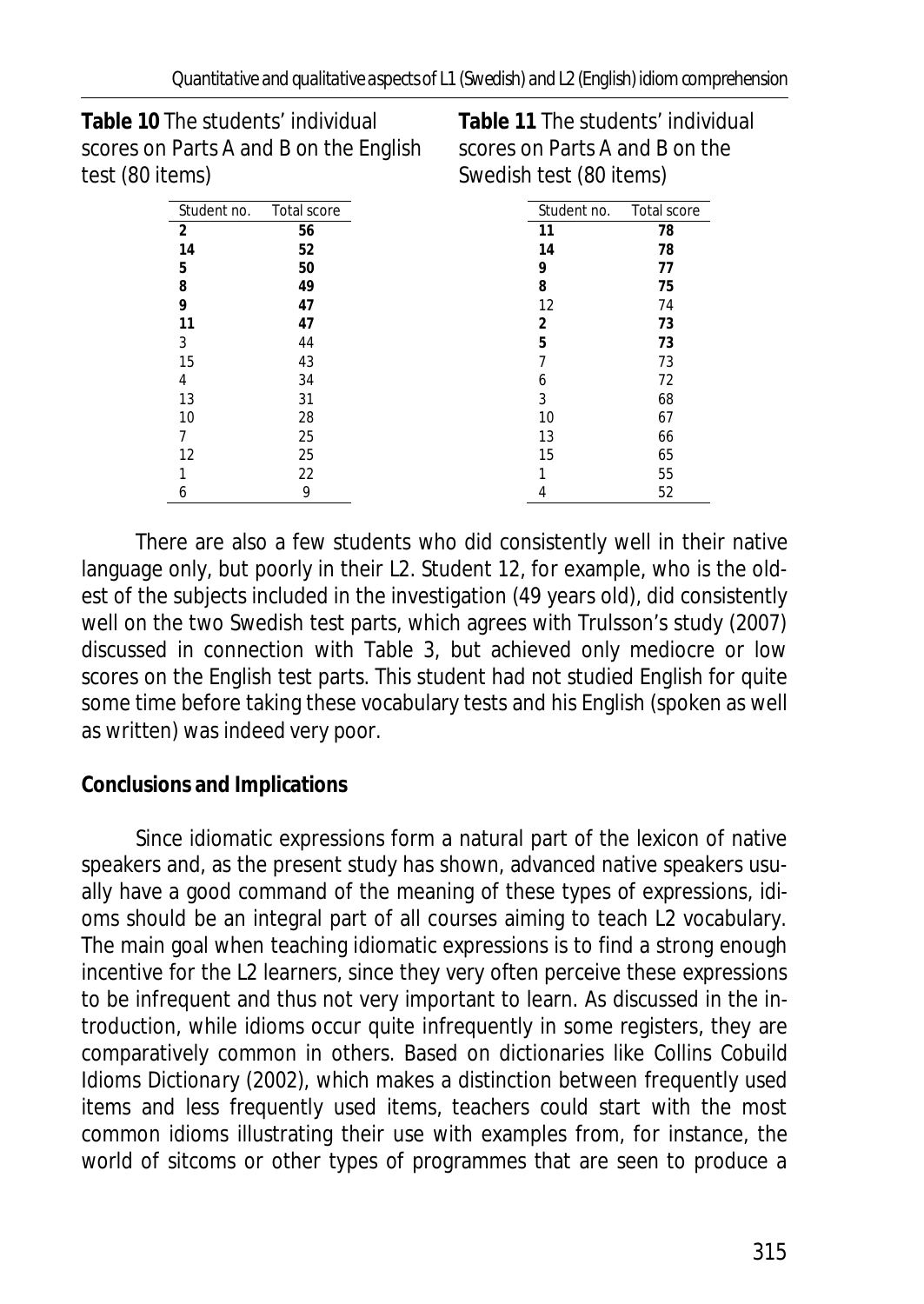range of idiomatic expressions, thus making the idioms even more accessible by contextualising them. Based on the present author's experience, this would make the students aware of the prolific nature of certain idioms and as a result increase their eagerness to learn. This approach should not only be taken with L2 idioms, but also with idioms in a learners' L1 since, as shown in the present investigation, for many learners, L1 idiom knowledge appears to tally with their mastery of idioms in their L2. Put differently, learners who know a large number of idioms in their native language, that is, learners that have created a great many idiom entries in their L1, have most likely developed, during the process of acquiring this knowledge, idiom comprehension techniques that may be transferred and made use of when encountering idioms in an L2. Collaboration between instructors teaching students' mother tongue and instructors teaching L2s therefore seems very important.

Furthermore, since students seem to approach idioms in terms of whether they are transparent or not, teachers should perhaps start with idioms for which literal readings will help the students understand their figurative meaning and then move on to idiomatic expressions that are more opaque in character. Discussing source domains and offering etymological elaboration of idioms seem to be beneficial roads to take when explaining the meaning of idiomatic expressions to students(Boers, Demecheleer, & Eyckmans, 2004).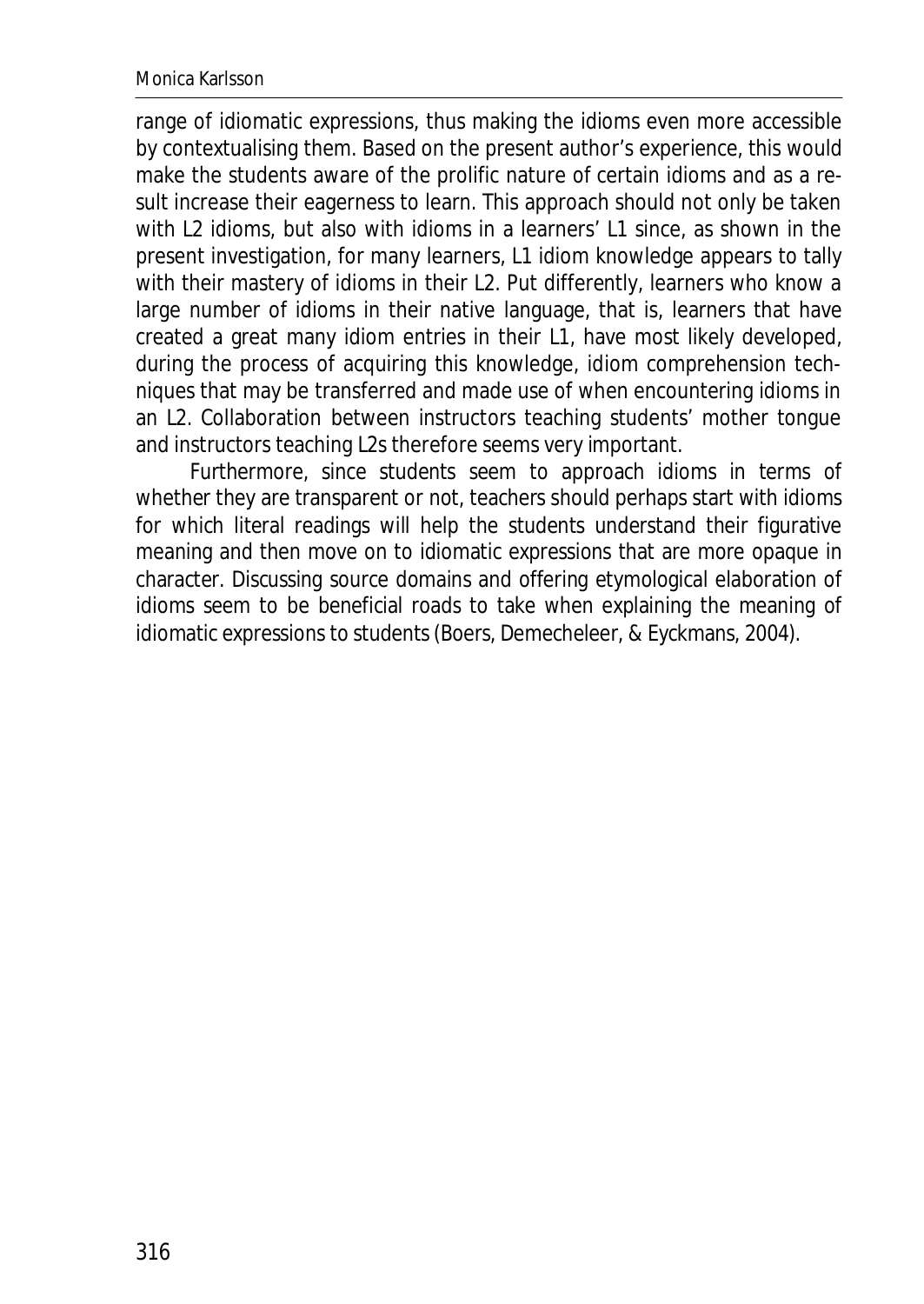References

- Abdullah, K., & Jackson, H. (1998). Idioms and the language learner: Contrasting English and Syrian Arabic. *Language in Contrast, 1,* 83-107.
- Abel, B. (2003). English idioms in the first language and second language lexicon: A dual representation approach. *Second Language Research, 19*, 329-358.
- Biber, D., Johansson, S., Leech, G., Conrad, S. & Finegan, E. (1999). *Longman grammar of spoken and written language*. Harlow: Pearson Education.
- Bobrow, S., & Bell, S. (1973). On catching on to idiomatic expressions. *Memory and Cognition, 1,* 343-346.
- Boers, F., Demecheleer, M., & Eyckmans, J. (2004). Etymological elaboration as a strategy for learning idioms. In P. Bogaards & B. Laufer (Eds.), *Vocabulary in a second language*: *Selection, acquisition and testing* (pp. 53-78). Philadelphia: John Benjamins.
- Cacciari, C., & Tabossi, P. (1988). The comprehension of idioms. *Journal of Memory and Language 27*, 668-683.
- Caramazza, A., Laudanna, A., & Romani, C. (1988). Lexical access and inflectional morphology. *Cognition, 28*, 297-332.
- Cieślicka, A. (2006a). Literal salience in on-line processing of idiomatic expressions by second language learners. *Second Language Research, 22*, 115-144.
- Cieślicka, A. (2006b). On building castles on the sand, or exploring the issue of transfer in the interpretation and production of L2 fixed expressions. In J. Arabski (Ed.), *Cross-linguistic influences in the second language lexicon* (pp. 226-245). Buffalo: Multilingual Matters.
- Cooper, T. C. (1998). Teaching idioms. *Foreign Language Annals, 31*, 255-266.
- Cooper, T. C. (1999). Process of idioms by L2 learners of English. *TESOL Quarterly, 33,* 233-262.
- Flores d'Arcais, G. B. (1993). The comprehension and semantic interpretation of idioms. In C. Cacciari & P. Tabossi (Eds.), *Idioms: Processing, structure, and interpretation* (pp. 79-90). Hillsdale, NJ: Lawrence Erlbaum.
- Frauenfelder, U. H., & Schreuder, R. (1992). Constraining psycholinguistic models of morphological processing and representation: the role of productivity. In G. Booij & J. van Marle (Eds.), *Yearbook of morphology 1991* (pp. 165-183). Dordrecht: Kluwer.
- Gibbs, R. W. (1980). Spilling the beans on understanding and memory for idioms in conversations. *Memory and Cognition, 8*, 148-164.
- Irujo, S. (1986). Don't put your leg in your mouth: Transfer in the acquisition of idioms in a second language. *TESOL Quarterly, 20,* 287-304.
- Kecskes, I. (2000). A cognitive-pragmatice approach to situation-bound utterances. *Journal of Pragmatics, 32*, 605-625.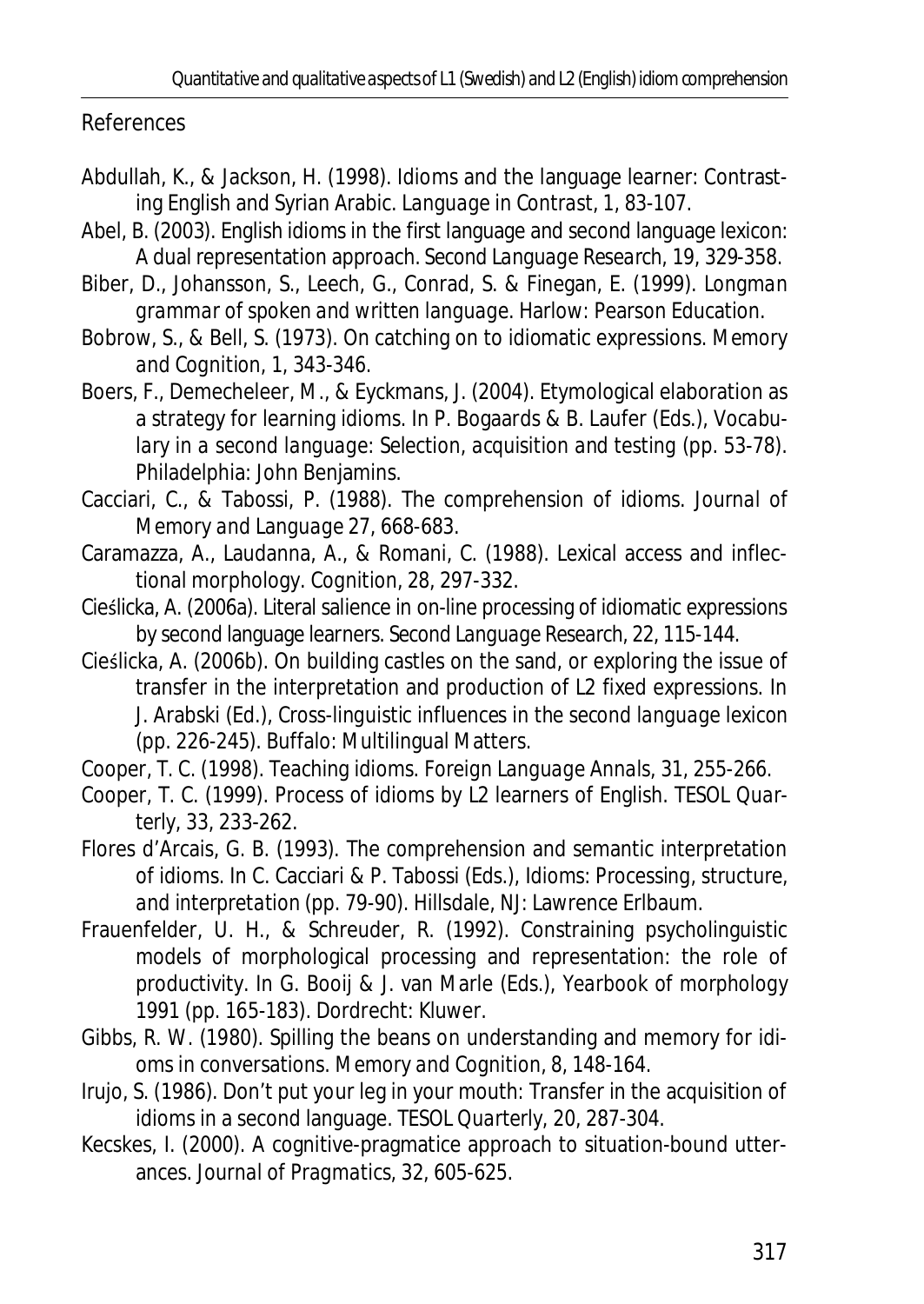- Lakoff, G., & Johnson, M. (1980). *Metaphors we live by*. Chicago: University of Chicago Press.
- Liu, D. (2008). *Idioms: Description, comprehension, acquisition, and pedagogy*. New York: Routledge.
- Matlock , T., & Heredia, R. R. (2002). Understanding phrasal verbs in monolinguals and bilinguals. In R. R. Heredia & J. Altarriba (Eds.), *Bilingual sentence processing* (pp. 251-274). Amsterdam: Elsevier.
- Moon, R. (1997). Vocabulary connections: Multi-word items in English. In N. Schmitt & M. McCarthy (Eds.), *Vocabulary: Description, acquisition and pedagogy* (pp. 40-63). Cambridge: Cambridge University Press.
- Moon, R. (1998). *Fixed expressions and idioms in English: A corpus-based approach*. Oxford: Clarendon.
- Ortony, A., Schallert, D. L., Reynolds, R. E., & Antos, S. (1978). Interpreting metaphors and idioms: Some effects of context on comprehension. *Journal of Verbal Learning and Verbal Behavior, 7*, 465-477.
- Piasecka, L. (2006). 'Don't lose your head' or how Polish learners of English cope with L2 idiomatic expressions. In J. Arabski (Ed.), *Cross-linguistic influences in the second language lexicon* (pp. 246-269). Buffalo: Multilingual Matters.
- Sandra, D. (1990). On the representation and processing of compound words: Automatic access to constituent morphemes does not occur. *Quarterly Journal of Experimental Psychology, 42*, 529-567.

Språkbanken. (2013). [Language corpora]. Retrieved from http://spraakbanken.gu.se/

- Swinney, D. A., & Cutler, A. (1979). The access and processing of idiomatic expressions. *Journal of Verbal Learning and Verbal Behavior, 18*, 523-534.
- Tabossi, P., & Zardon, F. (1993). The activation of idiomatic meaning in spoken language comprehension. In C. Cacciari & P. Tabossi (Eds.), *Idioms: Processing, structure, and interpretation* (pp. 145-184). Hillsdale, NJ: Lawrence Erlbaum.
- Tabossi, P., & Zardon, F. (1995). The activation of idiomatic meaning. In E. Everaert, E. J. Van der Linden, A. Schenk, & R. Schreuder (Eds.), *Idioms: Structural and psychological perspective* (pp. 273-282). Hillsdale, NJ: Lawrence Erlbaum.
- Titone, D. A., & Connine, C. M. (1994). Descriptive norms for 171 idiomatic expressions: Familiarity, compositionality, predictability, and literality. *Metaphor and Symbolic Activity, 9*, 247-270.
- Trulsson, A. (2007). Ursäkta, men skulle du kunna göra mig en björntjänst? Om idioms betydelser och deras fortlevnad i svenskan (Unpublished undergraduate study). Uppsala University, Uppsala.
- *Collins Cobuild idioms dictionary* (2nd ed.). (2002). London: Harper Collins.